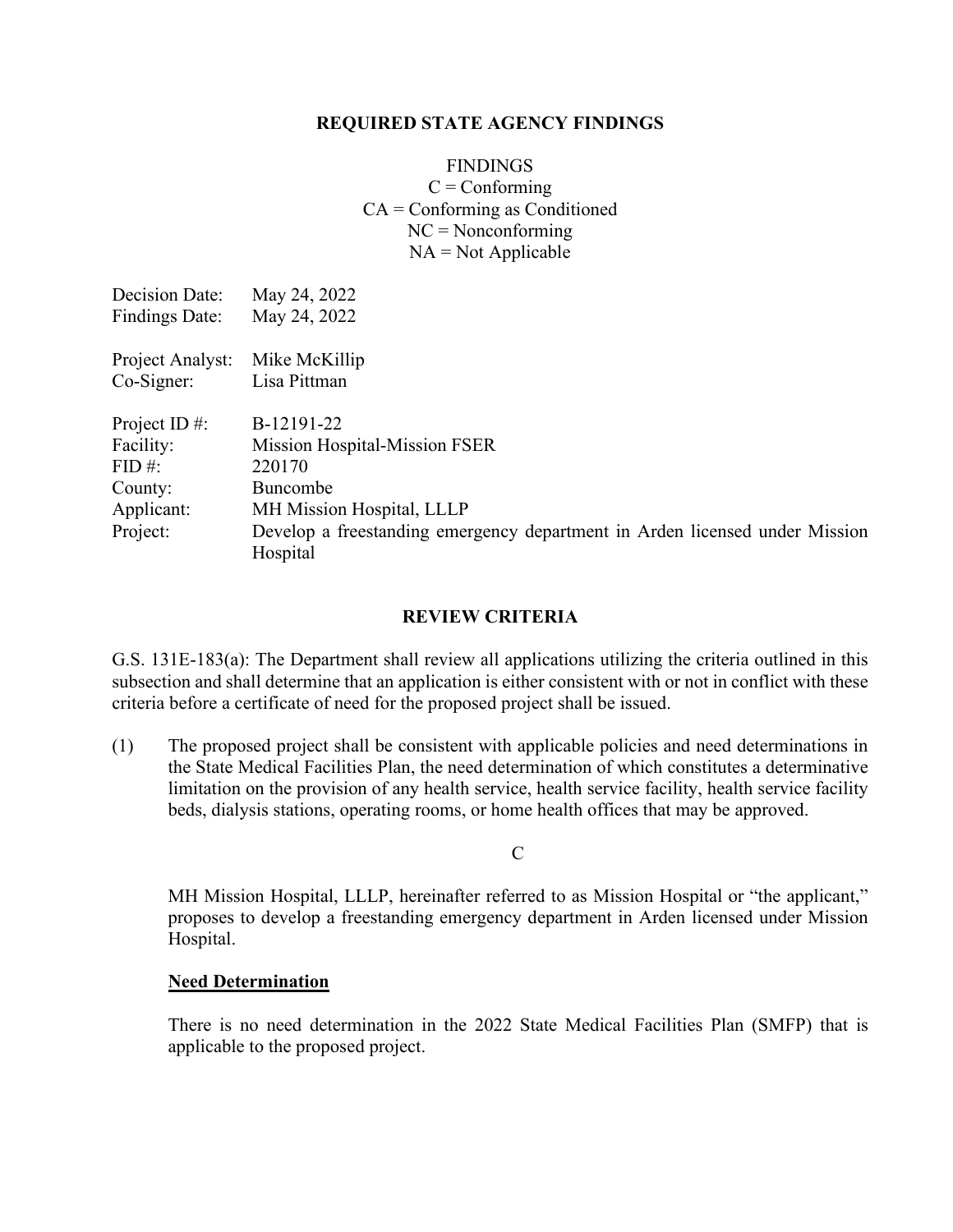## **Policies**

There is one policy in the 2022 SMFP which is applicable to this review: Policy GEN-4: Energy Efficiency and Sustainability for Health Service Facilities.

Policy GEN-4: Energy Efficiency and Sustainability for Health Service Facilities, on pages 30- 31 of the 2022 SMFP, states:

*"Any person proposing a capital expenditure greater than \$4 million to develop, replace, renovate or add to a health service facility pursuant to G.S. 131E-178 shall include in its certificate of need application a written statement describing the project's plan to assure improved energy efficiency and water conservation.*

*In approving a certificate of need proposing an expenditure greater than \$5 million to develop, replace, renovate or add to a health service facility pursuant to G.S. 131E-178, Certificate of Need shall impose a condition requiring the applicant to develop and implement an Energy Efficiency and Sustainability Plan for the project that conforms to or exceeds energy efficiency and water conservation standards incorporated in the latest editions of the North Carolina State Building Codes. The plan must be consistent with the applicant's representation in the written statement as described in paragraph one of Policy GEN-4.*

*Any person awarded a certificate of need for a project or an exemption from review pursuant to G.S. 131E-184 is required to submit a plan for energy efficiency and water conservation that conforms to the rules, codes and standards implemented by the Construction Section of the Division of Health Service Regulation. The plan must be consistent with the applicant's representation in the written statement as described in paragraph one of Policy GEN-4. The plan shall not adversely affect patient or resident health, safety or infection control."*

The proposed capital expenditure for this project is greater than \$5.0 million. In Section B, page 30, the applicant describes the project's plan for energy efficiency and to conserve water. The applicant adequately demonstrates that the application includes a written statement describing the project's plan to assure improved energy efficiency and water conservation. Therefore, the application is consistent with Policy GEN-4.

#### **Conclusion**

- Application
- Exhibits to the application
- Written comments
- Remarks made in lieu of the public hearing
- Responses to comments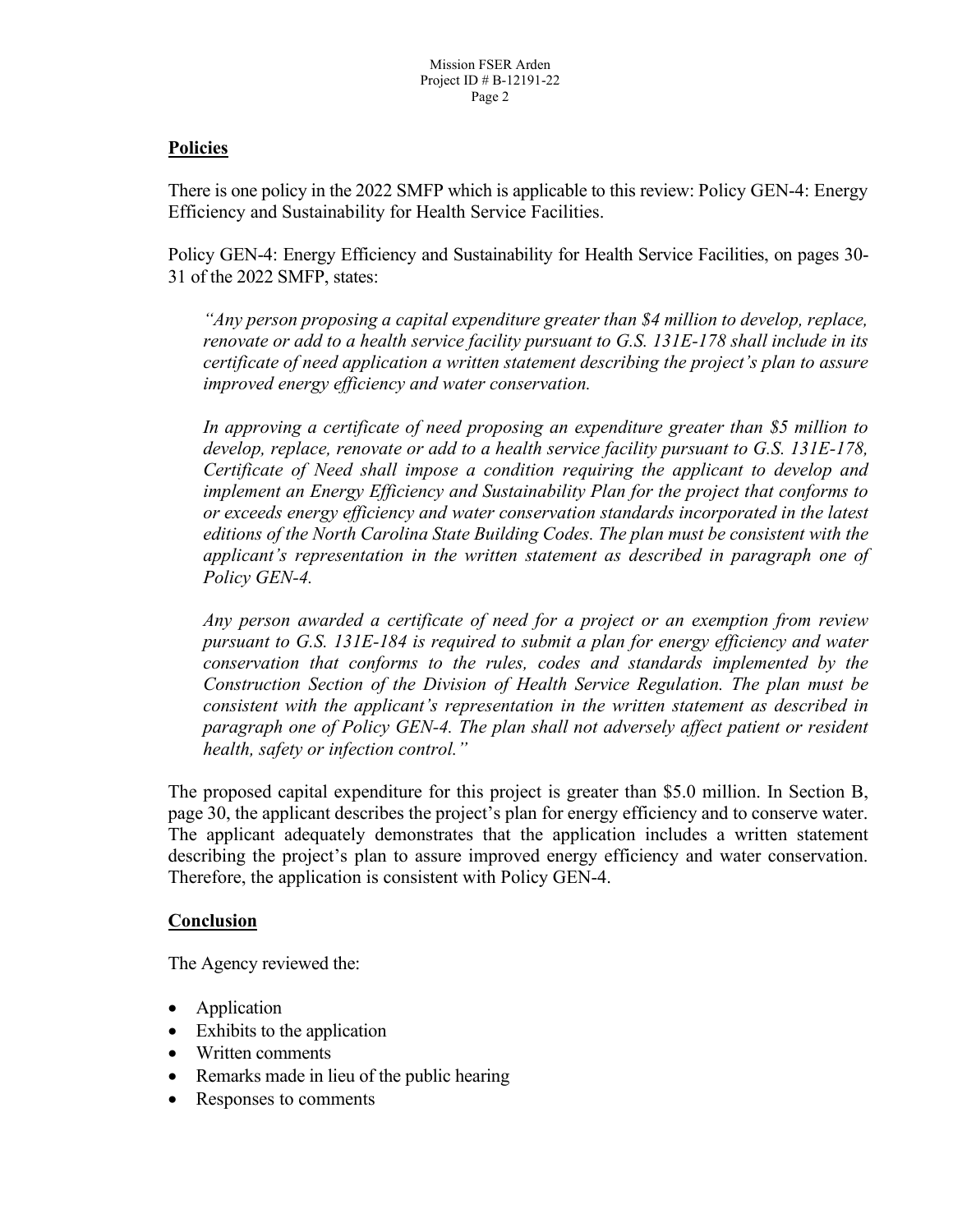Based on that review, the Agency concludes that the application is conforming to this criterion based on the following:

- The applicant does not propose to develop any beds, services or equipment for which there is a need determination in the 2022 SMFP.
- The applicant adequately demonstrates the proposal is consistent with Policy GEN-4 based on its representations that the project includes a plan for energy efficiency and water conservation.
- (2) Repealed effective July 1, 1987.
- (3) The applicant shall identify the population to be served by the proposed project, and shall demonstrate the need that this population has for the services proposed, and the extent to which all residents of the area, and, in particular, low income persons, racial and ethnic minorities, women, … persons [with disabilities], the elderly, and other underserved groups are likely to have access to the services proposed.

 $\mathcal{C}$ 

The applicant proposes to develop a freestanding emergency department (ED) in Arden, in southern Buncombe County, licensed under Mission Hospital. In Section C.1, pages 34-36, the applicant describes the project as follows:

*"In this application, Mission proposes to construct a 10,860 square-foot freestanding emergency room on 4.2 acres of land located at the corner of Airport Road and Hendersonville Road (southern Buncombe County) in between I-26 and US Route 25. … The following components will be a part of the proposed facility:*

- *12 exam/treatment rooms- including 6 general exam rooms, 1 airborne infection isolation exam room (All), 1 bariatric exam room, 1 pelvic exam room, 1 behavioral exam room, a triage room, and 1 trauma/resuscitation room;*
- *One CT scanner;*
- *One ultrasound machine;*
- *One unit of fixed x-ray equipment;*
- *Laboratory services; and*
- *Pharmacy services.*

*Mission FSER proposes to offer only emergency services. All ancillary services, including diagnostic imaging services, lab services, and pharmacy services, will be provided solely as components of emergency visits."*

# **Patient Origin**

N.C. Gen. Stat. §131E-176(24a) states, "*Service area means the area of the State, as defined in the State Medical Facilities Plan or rules adopted by the Department, which receives services from a health service facility.*"The 2022 SMFP does not define the service area for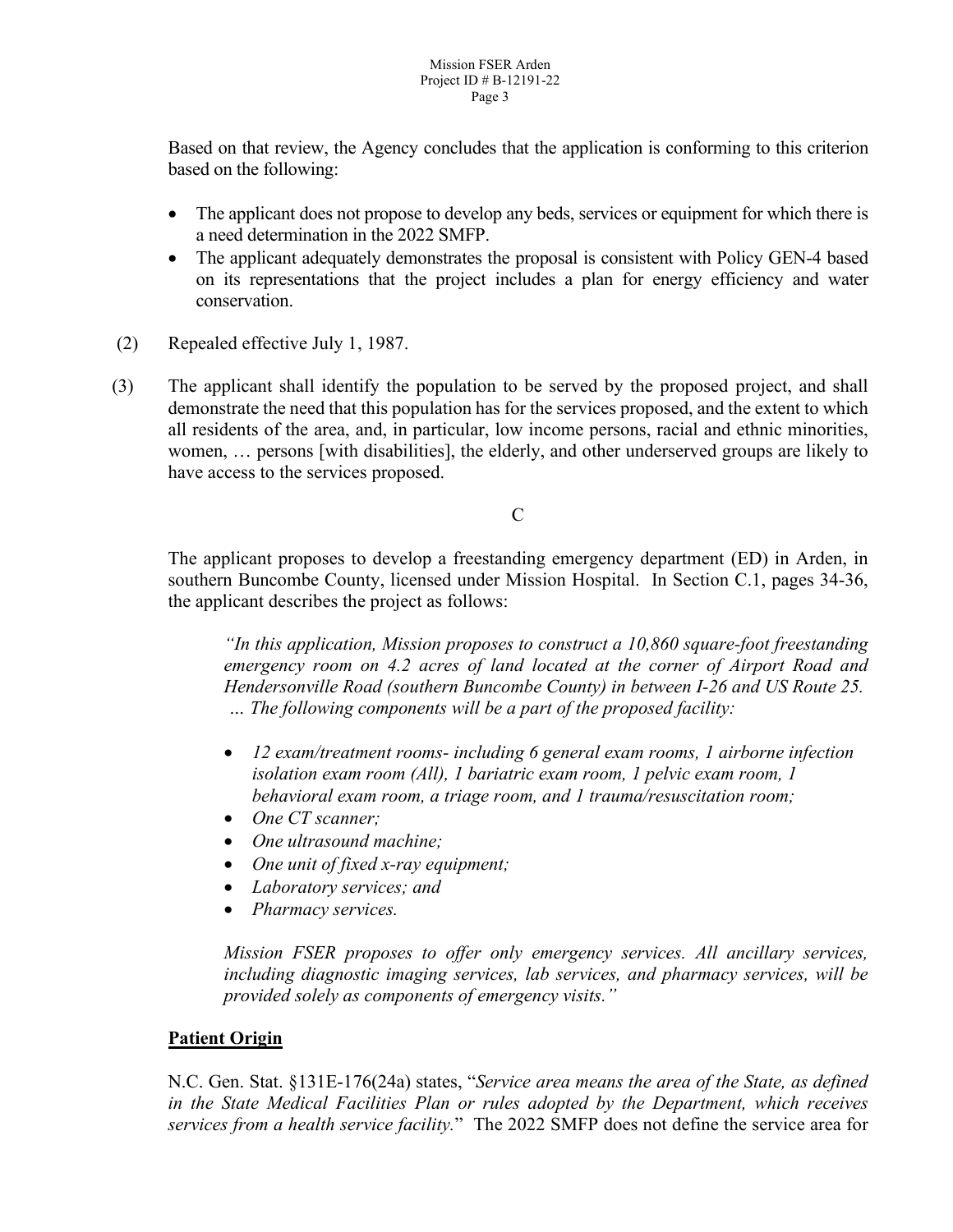#### Mission FSER Arden Project ID # B-12191-22 Page 4

emergency departments. In Section C.3, page 41, the applicant identifies service area for the proposed services by ZIP Code Area. Facilities may also serve residents of counties not included in their service area. The following table illustrates projected patient origin.

| <b>County or ZIP Code Area</b> |                 | <b>Third Full FY of Operation</b><br><b>following Project Completion</b><br><b>CY2027</b> |
|--------------------------------|-----------------|-------------------------------------------------------------------------------------------|
|                                | <b>Patients</b> | % of Total                                                                                |
| 28704-Buncombe                 | 2,338           | 22.5%                                                                                     |
| 28730-Buncombe                 | 902             | 8.7%                                                                                      |
| 28732-Henderson                | 1,310           | 12.6%                                                                                     |
| 28759-Henderson                | 292             | 2.8%                                                                                      |
| 28791-Henderson                | 363             | 3.5%                                                                                      |
| 28803-Buncombe                 | 2,327           | 22.3%                                                                                     |
| 28806-Buncombe                 | 1,569           | 15.1%                                                                                     |
| 28792-Henderson                | 487             | 4.7%                                                                                      |
| 28742-Henderson                | 45              | 0.4%                                                                                      |
| All Other Immigration          | 781             | 7.5%                                                                                      |
| Total                          | 10,414          | 100.0%                                                                                    |

Source: Table on page 41 of the application.

In Section C, pages 41-48, the applicant provides the assumptions and methodology used to project its patient origin. The applicant's assumptions are reasonable and adequately supported based on the historical utilization of emergency services by patients residing in the proposed service area.

#### **Analysis of Need**

In Section C.4, pages 42-70, the applicant explains why it believes the population projected to utilize the proposed services needs the proposed services. The applicant states the need for the proposed project is based on the following:

- The projected population growth and aging in the proposed service area.
- The residential development and economic growth in the proposed service area.
- Problems with geographic accessibility to ED services on the Mission Hospital main campus due to traffic congestion.
- Increasing ED volumes within the Mission Hospital service area and within Mission Hospital's ED.
- Capacity constraints at the Mission Hospital main campus ED due to rising ED volumes, increasing patient acuity, operational and bed capacity limitations.

The information is reasonable and adequately supported based on the following:

• The applicant provides demographic data for the proposed service area from Claritas Spotlight to support its projections.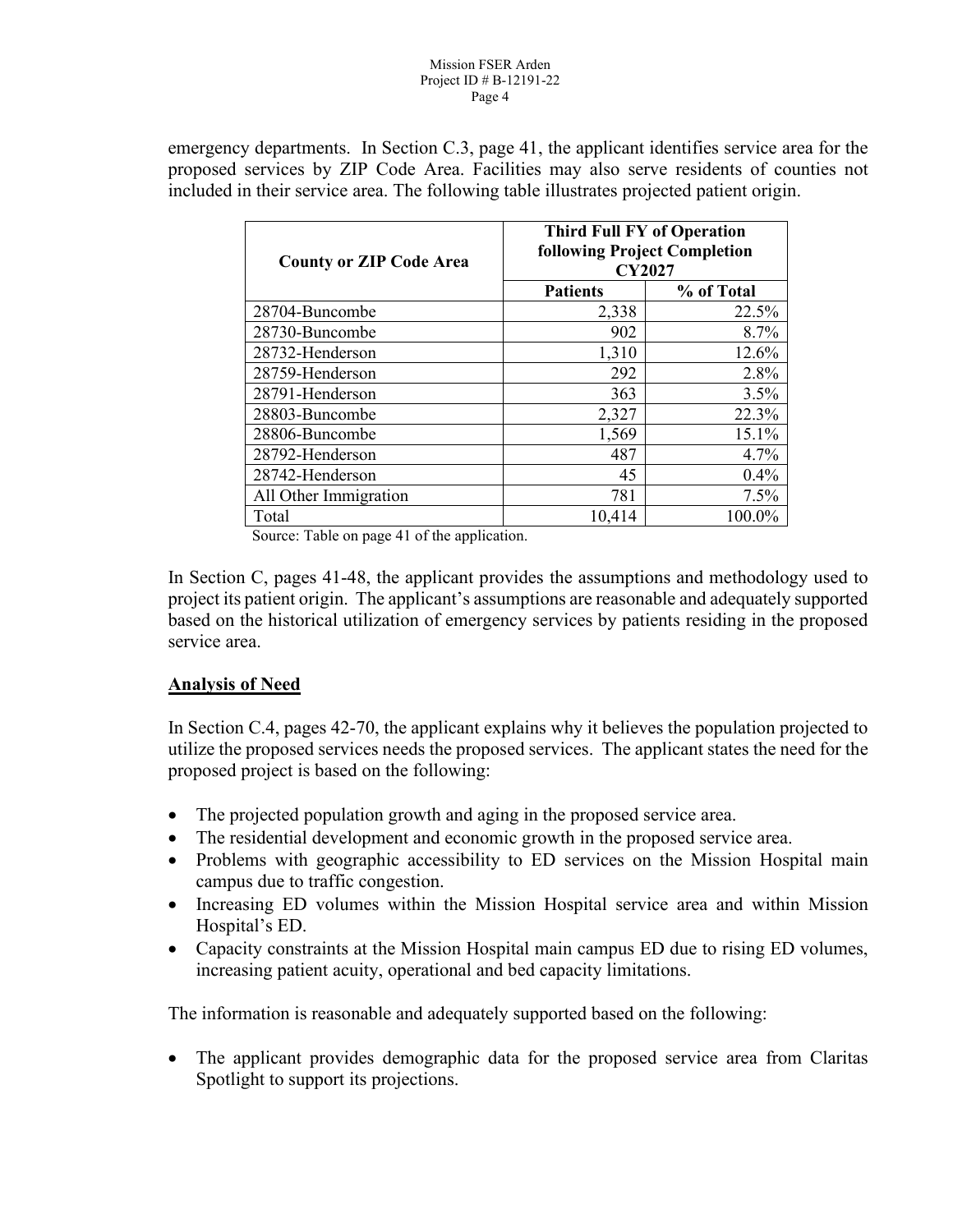- The applicant provides information and data on emergency department transfers to the ED on the Mission Hospital main campus, traffic congestion, and residential and business development in the proposed service area
- The applicant provides historical ED utilization data for hospital's total service area and for the primary service area for proposed project.

### Projected Utilization

In Section Q, the applicant provides projected utilization of the freestanding ED through the first three full fiscal years of operation, as summarized in the table below.

| <b>Mission FSER Projected Utilization</b> |                                                         |                                |                       |                       |
|-------------------------------------------|---------------------------------------------------------|--------------------------------|-----------------------|-----------------------|
|                                           | Partial 1 <sup>st</sup> Year<br>7/1/2024-<br>12/31/2024 | $1st$ Full FY<br><b>CY2025</b> | 2nd Full FY<br>CY2026 | 3rd Full FY<br>CY2027 |
| <b>Emergency Department</b>               |                                                         |                                |                       |                       |
| # of Treatment Rooms                      | 12                                                      | 12                             | 12                    | 12                    |
| # of Visits                               | 4,107                                                   | 9,248                          | 9,813                 | 10,414                |
| <b>Observation Beds (unlicensed)</b>      |                                                         |                                |                       |                       |
| # of Beds                                 | 0                                                       | 0                              | $\Omega$              | 0                     |
| Days of Care                              | 318                                                     | 715                            | 759                   | 805                   |
| <b>CT Scans</b>                           |                                                         |                                |                       |                       |
| # of Units                                | 1                                                       | 1                              | 1                     | 1                     |
| # of Scans                                | 1,467                                                   | 3,303                          | 3,505                 | 3,719                 |
| # of HECT Units                           | 2,261                                                   | 5,092                          | 5,403                 | 5,734                 |
| Fixed X-Ray (incl. fluoroscopy)           |                                                         |                                |                       |                       |
| # of Units                                | 1                                                       | 1                              | 1                     | 1                     |
| # of Procedures                           | 953                                                     | 2,146                          | 2,277                 | 2,416                 |
| <b>Ultrasound</b>                         |                                                         |                                |                       |                       |
| # of Units                                | 1                                                       | 1                              | 1                     | 1                     |
| # of Procedures                           | 203                                                     | 457                            | 485                   | 515                   |

In Section C.4, pages 61-70, the applicant provides the assumptions and methodology used to project utilization, which is summarized below:

Step  $1$  – The applicant calculated the historical average growth rate in ED utilization at all providers for the ZIP Code Areas identified by the applicant as the proposed service area from 2017 to 2019 using NCHA-HIDI Market Data. See the table on page 62 of the application. The applicant states, *"Since a full year of 2021 market data is unavailable, Mission projected the market ED volume for 2021 using the average of 10.6 percent growth (see Figure 12 above) in Mission ED volume from 2020 to 2021 as a one-year growth period which reflects Mission's ongoing catch-up from the impact of Covid on ED utilization. Mission projected market 2021 volume by applying its 10.6 percent growth to 2020 market volume. This is a reasonable approach to projecting 2021 market volume due to Mission providing the majority of ED services in the service area."*

Step 2 - The applicant projects the ED utilization for the proposed service area through the first three full fiscal years of the project based on the historical growth rates calculated in Step 1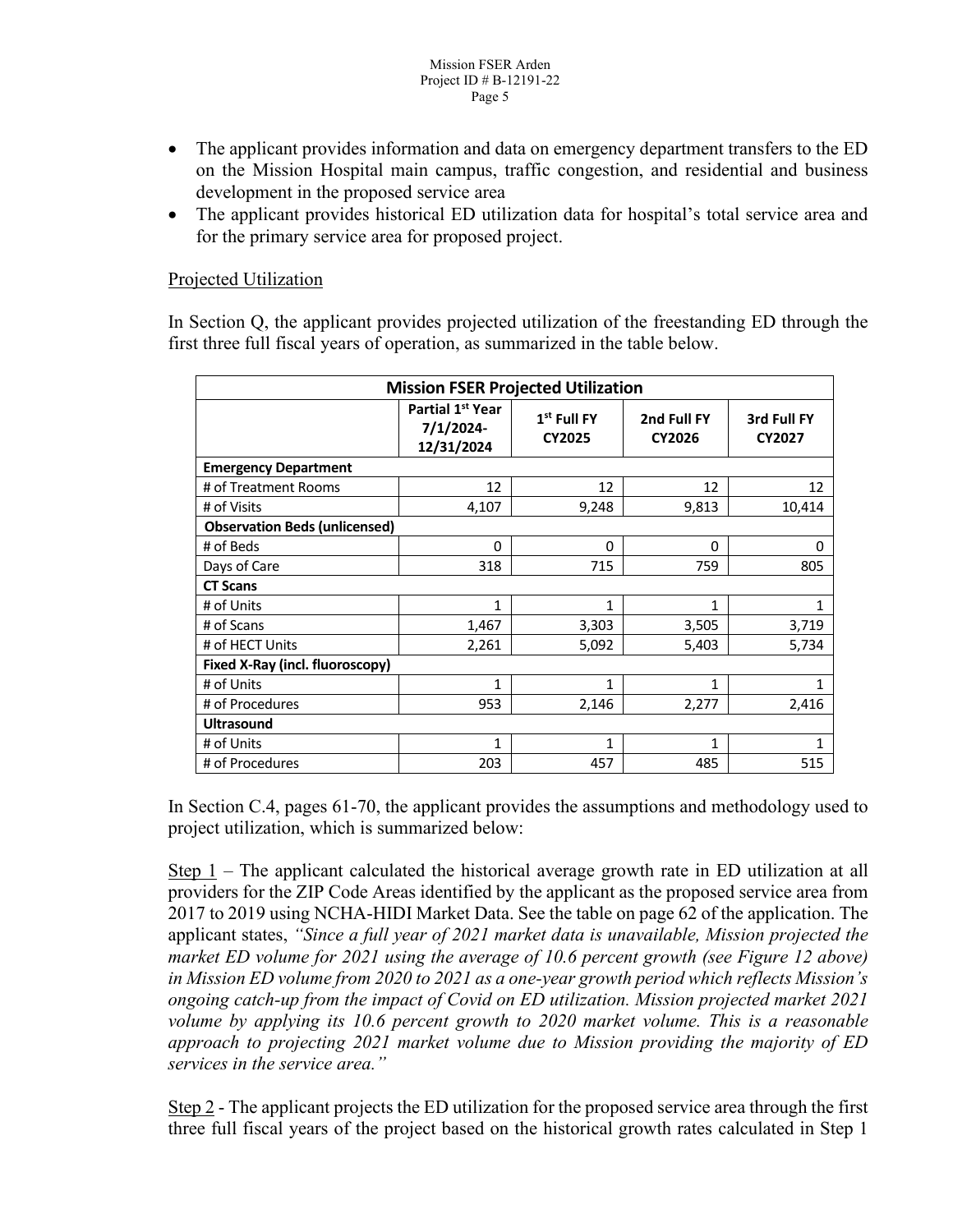above. See the table on page 63 of the application. The applicant states, *"Mission Hospital next projected that in 2022 the total market ED visit volume will rebound to 2019 levels at 64,898. After 2022, it was assumed that general market growth would resume to pre-pandemic levels based on population growth and aging. As shown in Figure 18, the service area ED visits historically increased by a CAGR of 2.6 percent. This 2.6 percent CAGR was used by Mission Hospital to project service area total visits from FY 2023 through FY 2027, the 3rd full fiscal year of the project."*

Step 3 – The applicant projected its market share by acuity and ZIP code using 2021 data. See the table on page 65 of the application.

Step 4 - The applicant projects incremental market share from the proposed service area for the freestanding ED. See the table on page 66 of the application. The applicant states, *"Using historical market share data as a guide, Mission first conservatively established its 1st partial FFY (July to December) and its 1st FFY service area market share by acuity and ZIP code. Mission assumed greater incremental market share in ZIP codes that are closer in proximity to the proposed FSER and lower incremental market in ZIP codes closer in proximity to Mission's main ED or close to other existing hospital EDs. For the 1st partial FFY, Mission assumed the incremental market share would be half of the incremental market share experienced in the 1st FFY. For the 2nd FFY, Mission grew the incremental market share from the 1st FFY by 0.5 percent for low acuity patients and 0.1 percent for high acuity patients; the same was done for the 3rd FFY using the 2nd FFY as the base."*

On page 67, the applicant states,

*"Next, Mission projected its 1st Partial FFY ED market share by acuity, its main ED volume by acuity, established the projected percent shift of volume to the FSER by acuity, and projected the FSER volume. See Figure 24 below.*

- *Using the base percent market share by acuity from Step 3, Mission added the projected incremental market share percentages for 2024 to establish Mission's total market share by percentage for the 1st Partial FFY.*
- *Mission then took the projected partial 2024 total market ED volume from Step 2 and multiplied that volume by the percent market share by acuity to derive the projected total Mission ED visits for the 1st Partial FFY.*
- *Mission then established the percent shift to the proposed FSER by acuity. Mission assumed higher percent shift for low acuity patients from service area ZIP codes to the FSER with the higher percentages coming from ZIP codes in closer proximity to the proposed FSER location. Mission also assumed a lower percent shift in high acuity patients to the proposed FSER, as these patients will continue to be primarily seen at the main hospital ED.*
- *Finally, Mission took the total projected Mission ED visits for the 1st Partial FFY and multiplied it by the projected shift percentages to calculate the volume by acuity for the proposed FSER in the 1st Partial FFY.*
- *Additionally, Mission assumed 7.5 percent in-migration.*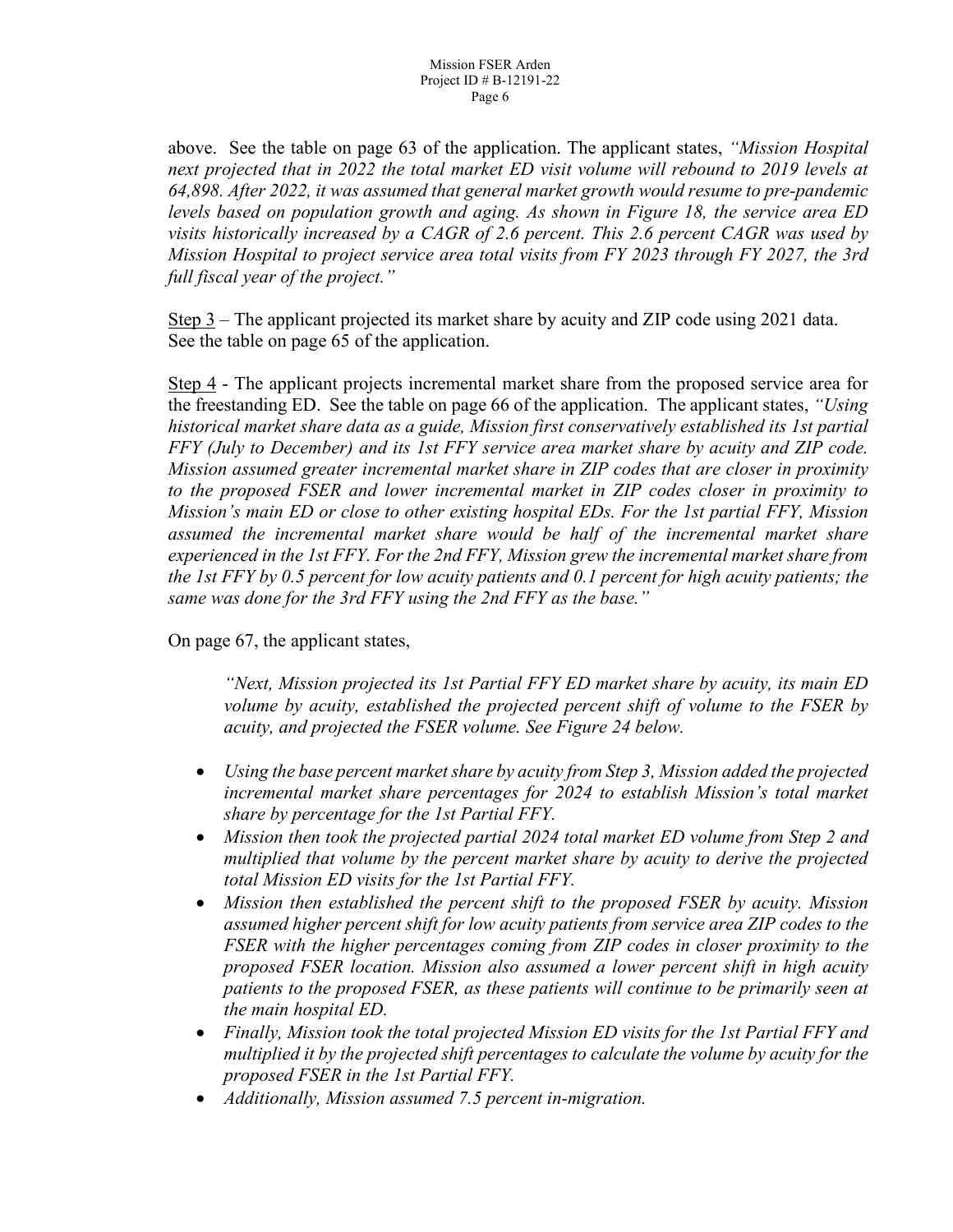*The steps above were repeated for the 1st through the 3rd FFYs maintaining a constant percent shift by acuity for FSER volume."*

See the tables on pages 68-69 of the application.

On page 134 of the application, the applicant describes the assumptions and methodology for projecting utilization of the diagnostic imaging equipment as follows:

*"Number of Procedures is based on the ratio of the procedure volume to ED visits at Missions Main ED for 2019.… HECT conversion is based on the average distribution % for Mission Hospital scans from 2019-2021. Projected scans, however, reflect the growing acuity of scans based on CAGR % from 2019-2021 of scans by type."*

On page 137 of the application, the applicant describes the assumptions and methodology for projecting utilization of the observation beds as follows:

*"Number of observation days of care are based on the ratio of the hours of care volume to ED visits at Missions Main ED for 2021 and then divided by 24 hours to get days."*

Projected utilization is reasonable and adequately supported for the following reasons:

- Projected utilization is supported by the historical utilization of the ED services at the Mission Hospital main campus by the residents of the applicant's proposed service area.
- Projected utilization is supported by the applicant's historical (2021) ED market shares by ZIP code area in the proposed service area.
- The utilization projections are supported by the projected population growth and aging in the proposed service area.

#### **Access to Medically Underserved Groups**

In Section C.6, page 75, the applicant states the proposed facility will be accessible to all persons, including low income, racial and ethnic minorities, women, persons with disabilities, the elderly, Medicare and Medicaid beneficiaries. The applicant provides the estimated percentage for each medically underserved group, as shown in the following table.

| <b>Medically Underserved</b> | <b>Percentage of Total</b> |
|------------------------------|----------------------------|
| <b>Groups</b>                | <b>Patients</b>            |
| Low income persons           | 17.1%                      |
| Racial and ethnic minorities | 7.4%                       |
| Women                        | 55.5%                      |
| Persons with Disabilities    | Not Available              |
| The elderly                  | 22.3%                      |
| Medicare beneficiaries       | 28.0%                      |
| <b>Medicaid recipients</b>   | 24.9%                      |

Source: Table on page 76 of the application.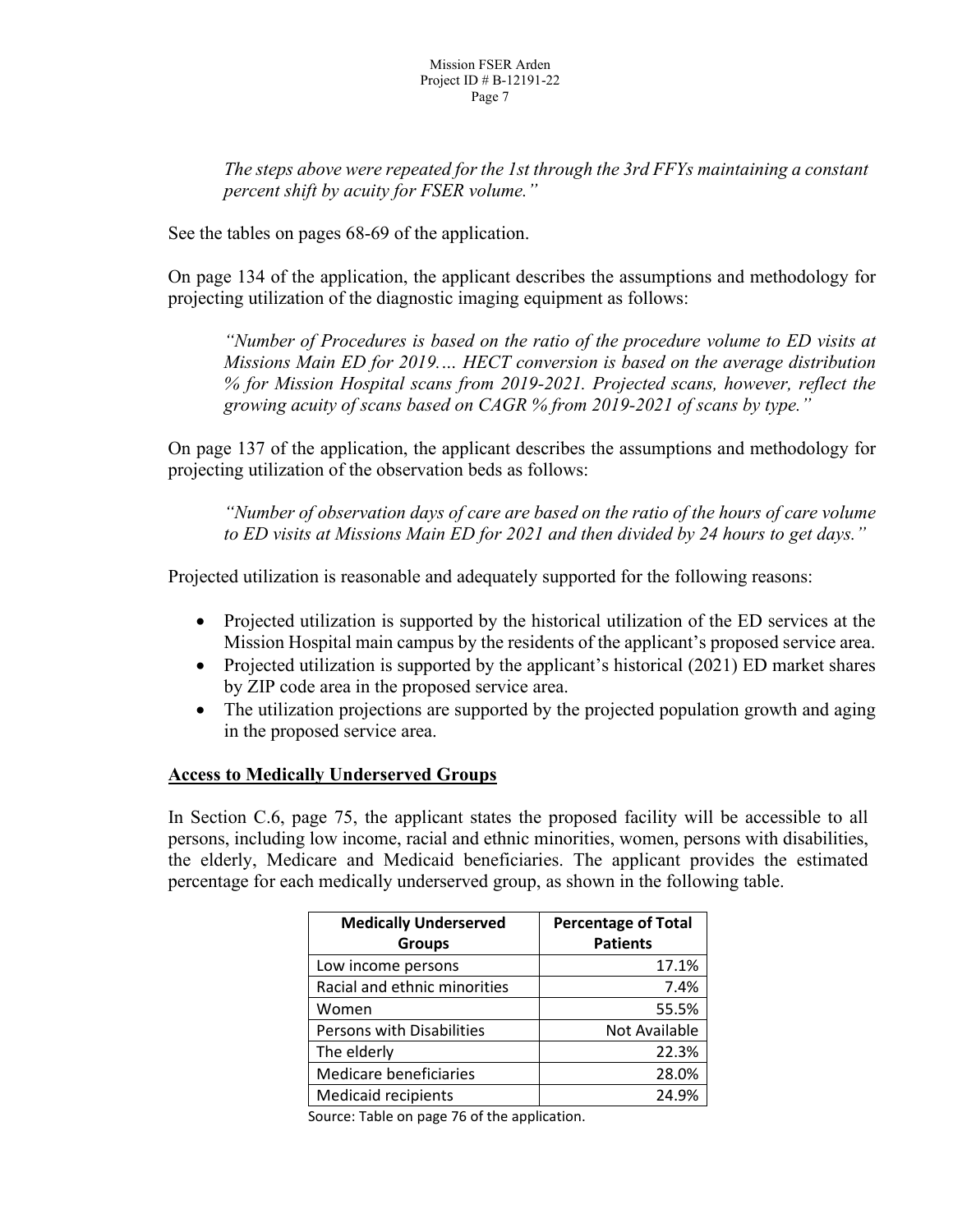The applicant adequately describes the extent to which all residents of the service area, including underserved groups, are likely to have access to the proposed services based on the on the information provided in Section C.6, pages 75-76, Section L, pages 107-114, and referenced exhibits.

# **Conclusion**

The Agency reviewed the:

- Application
- Exhibits to the application
- Written comments
- Remarks made in lieu of the public hearing
- Responses to comments

Based on that review, the Agency concludes that the application is conforming to this criterion for all the reasons described above.

(3a) In the case of a reduction or elimination of a service, including the relocation of a facility or a service, the applicant shall demonstrate that the needs of the population presently served will be met adequately by the proposed relocation or by alternative arrangements, and the effect of the reduction, elimination or relocation of the service on the ability of low income persons, racial and ethnic minorities, women, … persons [with disabilities], and other underserved groups and the elderly to obtain needed health care.

#### NA

The applicant does not propose to reduce a service, eliminate a service or relocate a facility or service. Therefore, Criterion (3a) is not applicable to this review.

(4) Where alternative methods of meeting the needs for the proposed project exist, the applicant shall demonstrate that the least costly or most effective alternative has been proposed.

#### $CA$

The applicant proposes to develop a freestanding emergency department in Arden licensed under Mission Hospital.

In Section E, pages 84-85, the applicant describes the alternatives it considered and explains why each alternative is either more costly or less effective than the alternative proposed in this application to meet the need. The alternatives considered were:

• Maintain the status quo – The applicant states that maintaining the status quo is a less effective alternative because it will result in delays in access to emergency services for residents of southern Buncombe and northern Henderson County.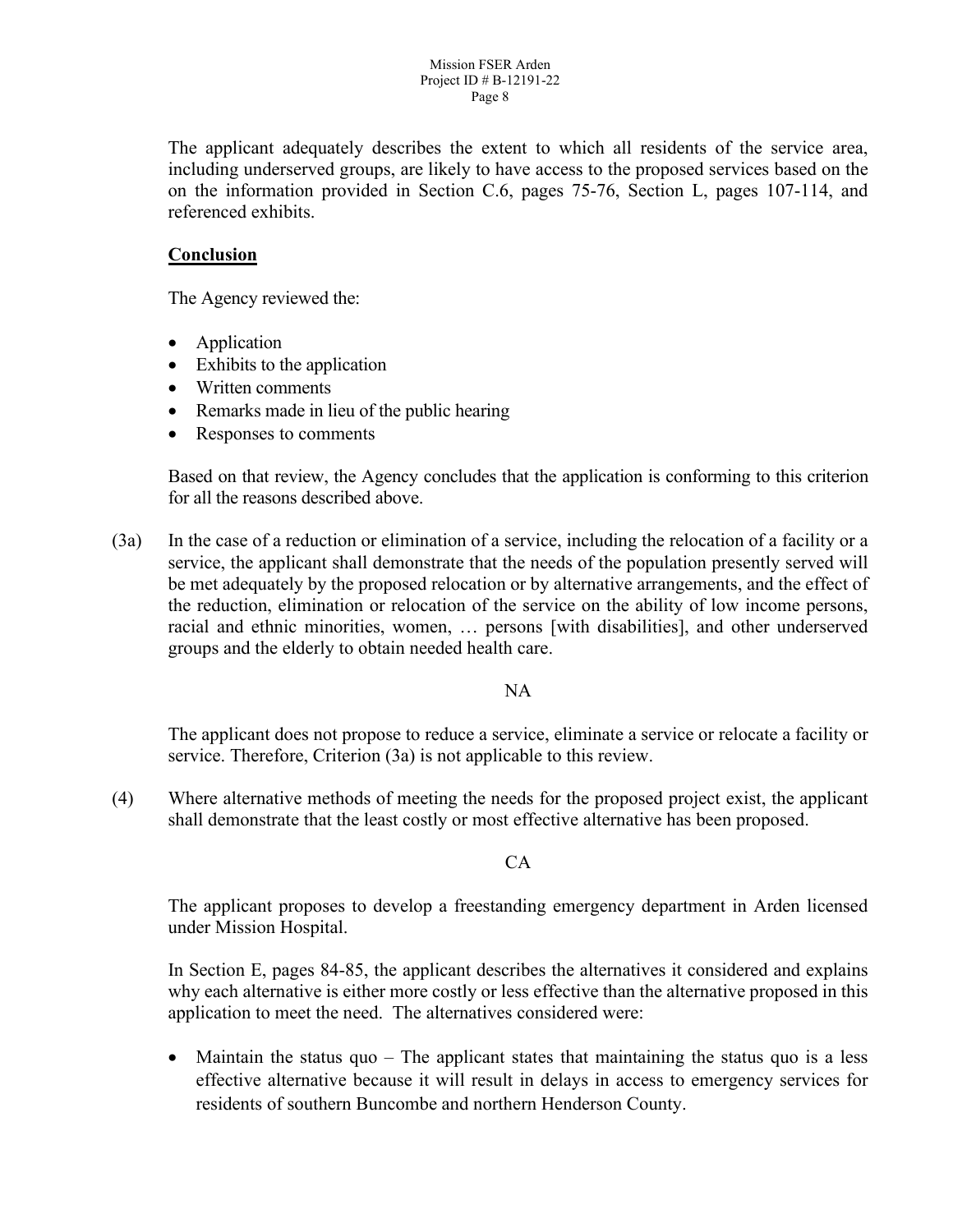- Expand emergency department capacity at Mission Hospital The applicant states that expanding emergency department capacity at Mission Hospital is a less effective alternative because it will not address the issue of timely access to emergency services by patients from the proposed service area in southern Buncombe and northern Henderson County.
- Develop a freestanding emergency department at Mission Pardee Health Campus The applicant states that developing a freestanding emergency department at Mission Pardee Health Campus is a less effective alternative because of legal agreements that preclude that development as well as the lack of a suitable site on that parcel of land.
- Develop a freestanding emergency department elsewhere in the county The applicant states that developing a freestanding emergency department in another location in Buncombe County is a less effective alternative because the lack of access to emergency services, traffic and travel times, and rapid population growth in southern Buncombe County that make developing services in Arden a high priority.

The applicant adequately demonstrates that the alternative proposed in this application is the most effective alternative to meet the need based on the following:

- The applicant provides reasonable information to explain why it believes the proposed project is the most effective alternative.
- The application is conforming to all other statutory review criteria. Therefore, the application can be approved.

# **Conclusion**

The Agency reviewed the:

- Application
- Exhibits to the application
- Written comments
- Remarks made in lieu of the public hearing
- Responses to comments

Based on that review, the Agency concludes that the application is conforming to this criterion for the reasons stated above. Therefore, the application is approved subject to the following conditions:

## **1. MH Mission Hospital, LLLP (hereinafter certificate holder) shall materially comply with all representations made in the certificate of need application.**

- **2. The certificate holder shall develop a freestanding emergency department in Arden that will be licensed under Mission Hospital.**
- **3. Progress Reports:**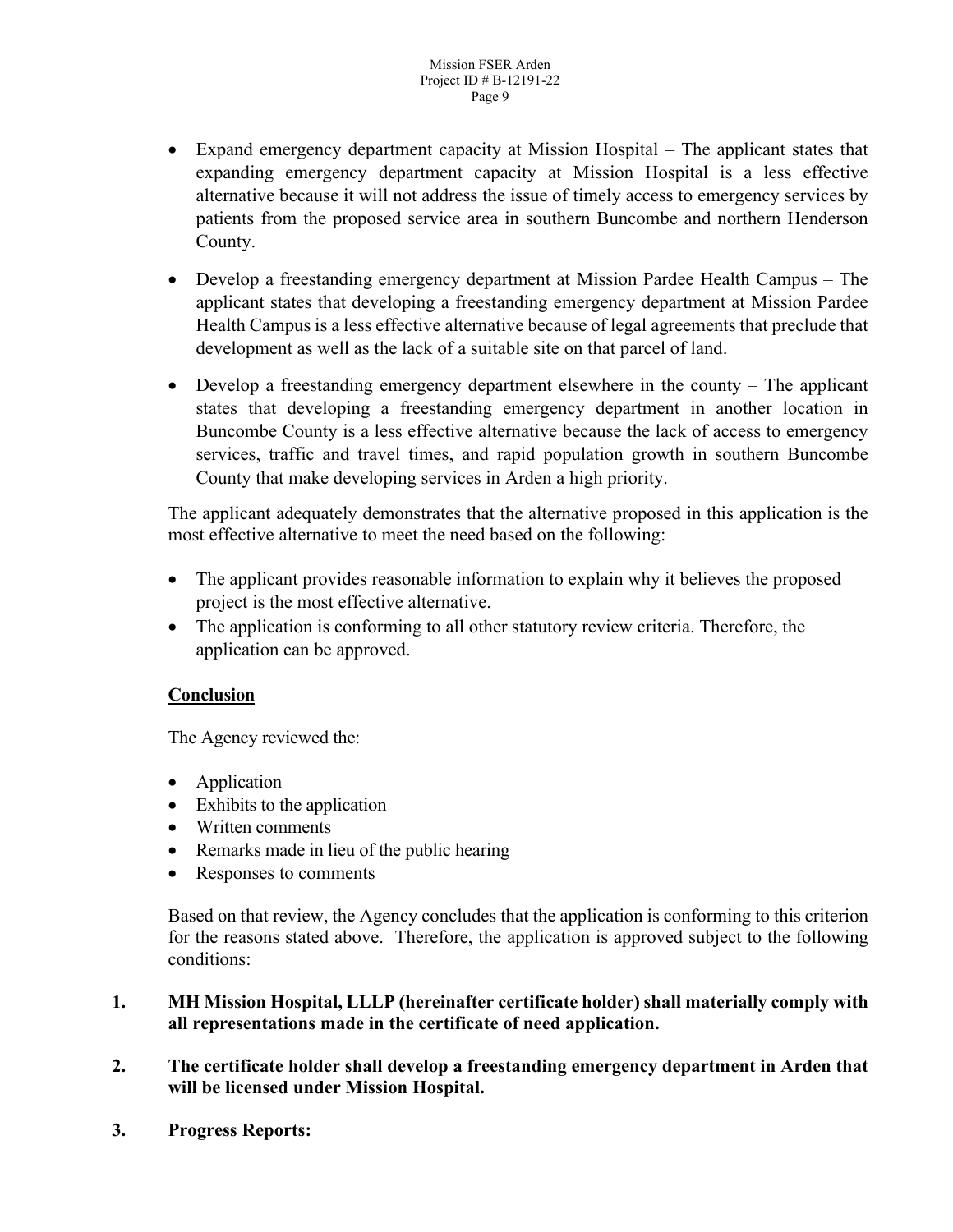- **a. Pursuant to G.S. 131E-189(a), the certificate holder shall submit periodic reports on the progress being made to develop the project consistent with the timetable and representations made in the application on the Progress Report form provided by the Healthcare Planning and Certificate of Need Section. The form is available online at: [https://info.ncdhhs.gov/dhsr/coneed/progressreport.html.](https://info.ncdhhs.gov/dhsr/coneed/progressreport.html)**
- **b. The certificate holder shall complete all sections of the Progress Report form.**
- **c. The certificate holder shall describe in detail all steps taken to develop the project since the last progress report and should include documentation to substantiate each step taken as available.**
- **d. The first progress report shall be due on January 1, 2023.**
- **4. The certificate holder shall not acquire as part of this project any equipment that is not included in the project's proposed capital expenditures in Section Q of the application and that would otherwise require a certificate of need.**
- **5. For the first three years of operation following completion of the project, the certificate holder shall not increase charges more than 5% of the charges projected in Section Q of the application without first obtaining a determination from the Healthcare Planning and Certificate of Need Section that the proposed increase is in material compliance with the representations in the certificate of need application shall not acquire as part of this project any equipment that is not included in the project's proposed capital expenditures in Section Q of the application and that would otherwise require a certificate of need.**
- **6. No later than three months after the last day of each of the first three full fiscal years of operation following initiation of the services authorized by this certificate of need, the certificate holder shall submit, on the form provided by the Healthcare Planning and Certificate of Need Section, an annual report containing the:**
	- **a. Payor mix for the services authorized in this certificate of need.**
	- **b. Utilization of the services authorized in this certificate of need.**
	- **c. Revenues and operating costs for the services authorized in this certificate of need.**
	- **d. Average gross revenue per unit of service.**
	- **e. Average net revenue per unit of service.**
	- **f. Average operating cost per unit of service.**
- **7. The certificate holder shall acknowledge acceptance of and agree to comply with all conditions stated herein to the Agency in writing prior to issuance of the certificate of need.**
- (5) Financial and operational projections for the project shall demonstrate the availability of funds for capital and operating needs as well as the immediate and long-term financial feasibility of the proposal, based upon reasonable projections of the costs of and charges for providing health services by the person proposing the service.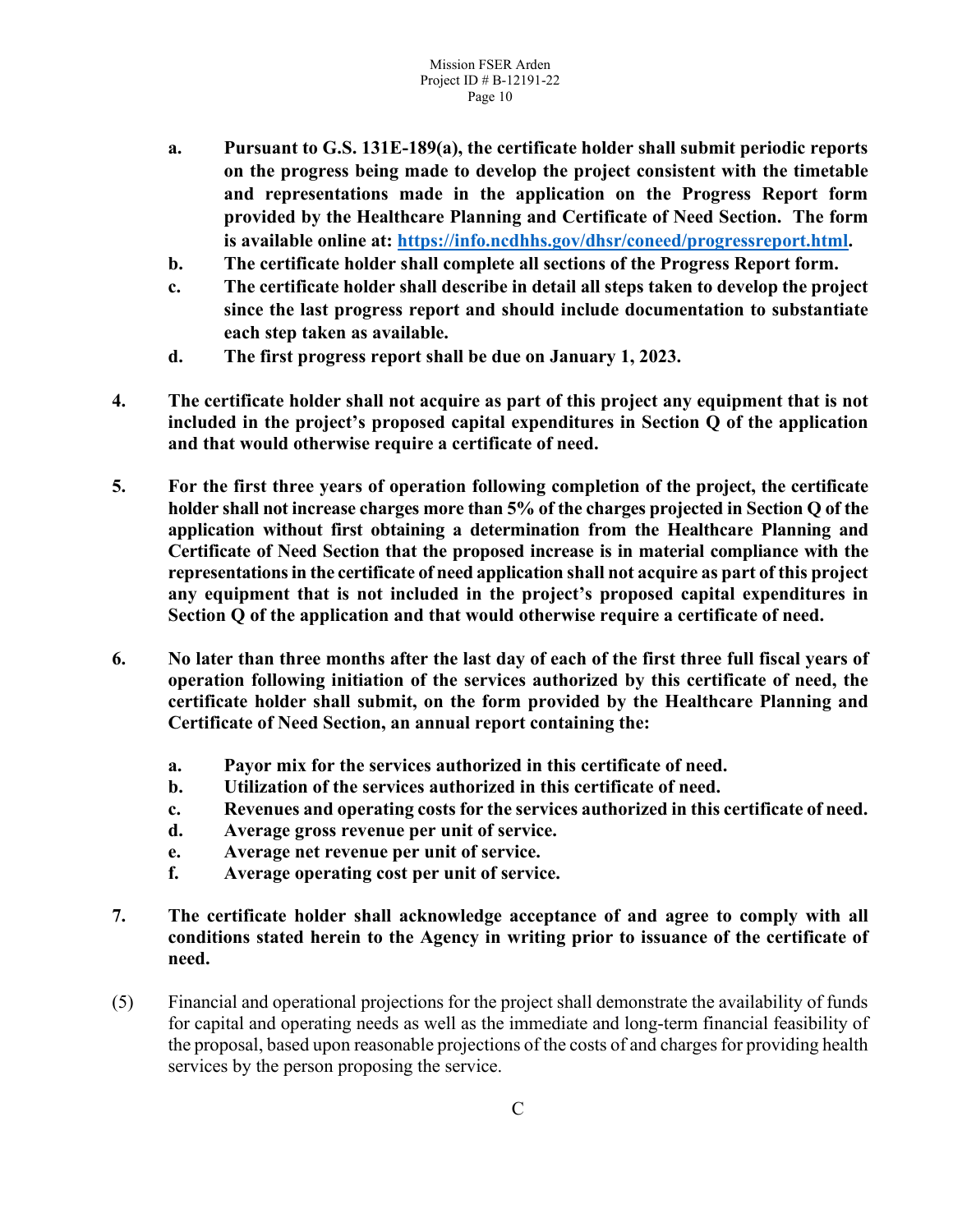The applicant proposes to develop a freestanding emergency department in Arden licensed under Mission Hospital.

# **Capital and Working Capital Costs**

In Section Q, Form F.1a, the applicant projects the total capital cost of the project, as shown in the table below.

| Purchase price of land        | \$2,850,000  |
|-------------------------------|--------------|
| Closing costs                 | \$8,000      |
| Site preparation              | \$1,200,000  |
| Construction/renovation costs | \$6,006,000  |
| Landscaping                   | 50,000       |
| Architect/engineering fees    | \$250,000    |
| Medical equipment             | \$1,639,101  |
| Nonmedical equipment          | \$1,071,000  |
| Furniture                     | \$30,899     |
| Consultant fees               | \$27,500     |
| Interest during construction  | \$188,000    |
| <b>Total</b>                  | \$13,320,500 |

In Section Q, the applicant provides the assumptions used to project the capital cost. The applicant adequately demonstrates that the projected capital cost is based on reasonable and adequately supported assumptions based on the information provided in Section F.2, Exhibit F-1, and Section Q, Form F.1a of the application.

In Section F.3, the applicant projects no start-up costs or initial operating expenses for the proposed project. On page 88, the applicant states,

*"MH Mission Hospital, LLLP will not experience start-up costs per the state's definition because the proposed service will be a satellite of an existing service at Mission Hospital. Also, because the applicant currently provides emergency services, it has trained staff available for start-up. It is expected that the projected additional staff required will be phased in as volumes grow and will not be in place 'prior to' the initiation of services. … MH Mission Hospital, LLLP will not incur initial operating expense as the proposed project involves developing a satellite of Mission Hospital emergency department at which revenues will exceed expenses from day one of the new project because of ongoing, existing operations at the Mission Hospital ED and Mission Imaging CT locations."*

#### **Availability of Funds**

In Section F.2, page 87, the applicant states that the capital cost will be funded by HCA Healthcare, Inc. (HCA), the parent company for Mission Hospital, as shown in the table below.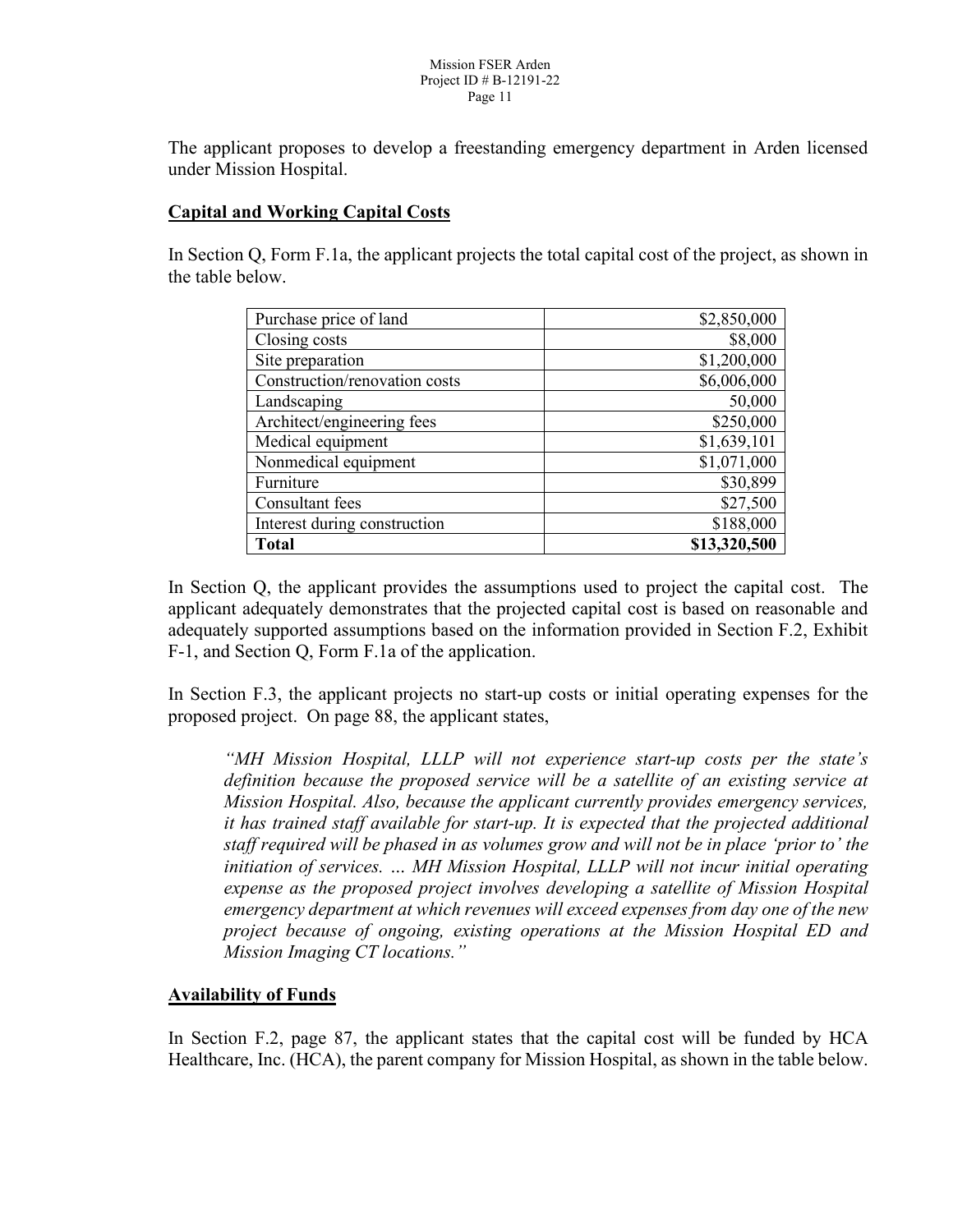#### Mission FSER Arden Project ID # B-12191-22 Page 12

| <b>Sources of Financing for Capital</b>                          | Amount       |
|------------------------------------------------------------------|--------------|
| Loans                                                            |              |
| Cash or Cash Equivalents, Accumulated Reserves or Owner's Equity | \$13,320,500 |
| Lines of credit                                                  | \$0          |
| <b>Bonds</b>                                                     | УC           |
| <b>Total</b>                                                     | \$13,320,500 |

Exhibit F-2 contains a February 10, 2022 letter from the Chief Financial Officer for HCA National Group stating its intention to commit funds for the capital costs for the proposed project. Exhibit F-2 also contains the annual report (Form 10-K) for HCA Healthcare, Inc. that indicate HCA had \$1.8 billion in cash and cash equivalents as of December 31, 2020. The applicant adequately demonstrates the availability of sufficient funds for the capital needs of the project based on the information and documentation provided in Section F.2 and Exhibit F-2 of application.

## **Financial Feasibility**

The applicant provided pro forma financial statements for the first three full fiscal years of operation following completion of the project. In Form F.2b, the applicant projects that revenues will exceed operating expenses in the first three full fiscal years following completion of the project, as shown in the table below.

| <b>Mission FSER Arden</b>               | $1st$ Full FY | 2 <sup>nd</sup> Full FY | 3rd Full FY   |
|-----------------------------------------|---------------|-------------------------|---------------|
|                                         | <b>CY2025</b> | CY2026                  | <b>CY2027</b> |
| Total ED Patient Visits*                | 9,248         | 9,813                   | 10,414        |
| <b>Total Gross Revenues (Charges)</b>   | \$56,930,688  | \$65,241,534            | \$74,776,252  |
| <b>Total Net Revenue</b>                | \$10,736,635  | \$11,640,693            | \$12,624,254  |
| Average Net Revenue per ED Visit        | \$1,161       | \$1,186                 | \$1,212       |
| <b>Total Operating Expenses (Costs)</b> | \$4,056,220   | \$4,154,942             | \$4,263,592   |
| Average Operating Expense per ED Visit  | \$439         | \$423                   | \$409         |
| Net Income                              | \$6,680,415   | \$7,485,752             | \$8,360,662   |

Source: Form F.2b, Section Q, page 140 of the application.

\*Emergency department visit projections are from Form C.4b in Section Q.

The assumptions used by the applicant in preparation of the pro forma financial statements are provided in Section Q of the application. The assumptions used by the applicant in preparation of the pro forma financial statements are reasonable, including projected utilization, costs and charges. See Section Q of the application for the assumptions used regarding costs and charges. The discussion regarding projected utilization found in Criterion (3) is incorporated herein by reference.

# **Conclusion**

- Application
- Exhibits to the application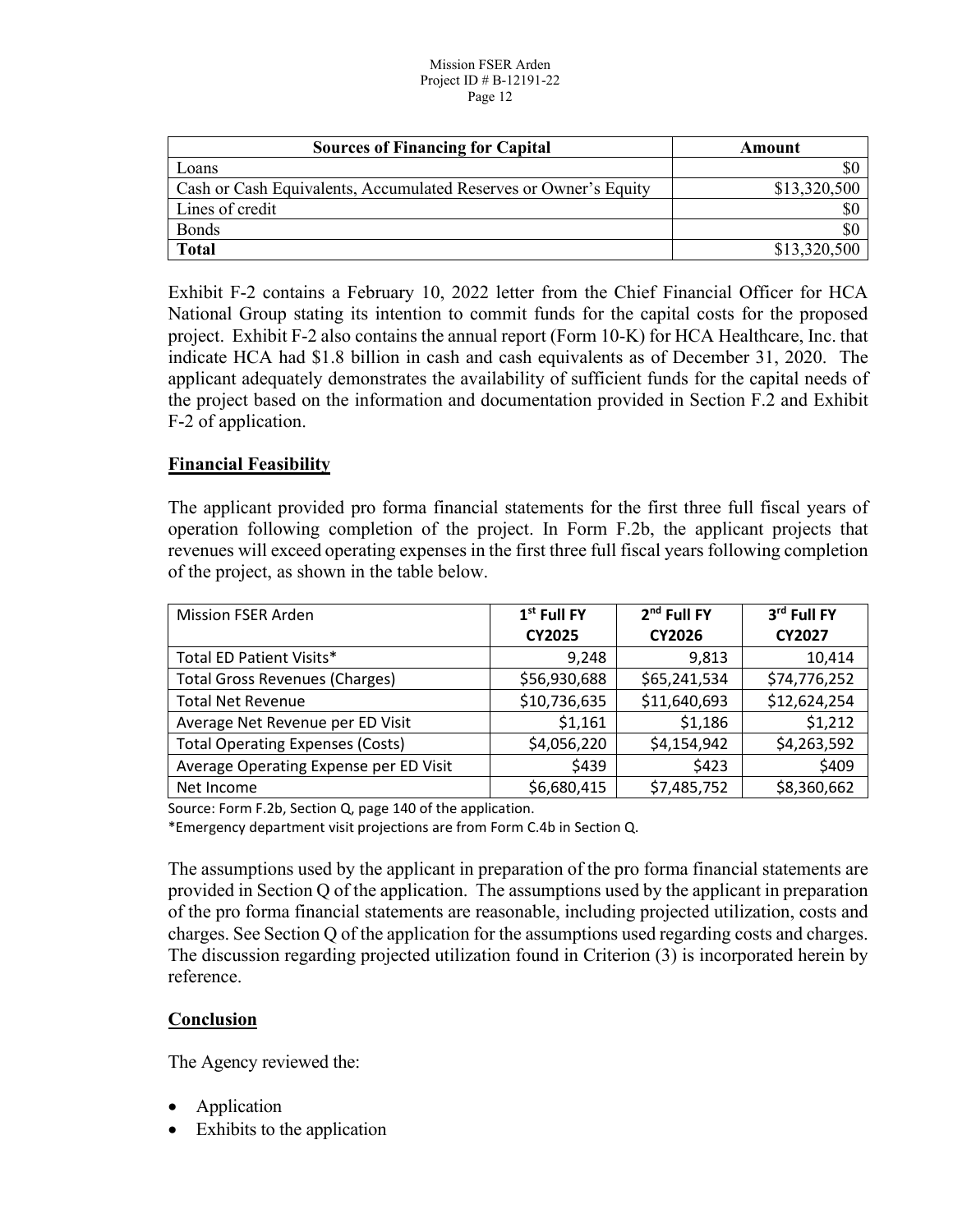- Written comments
- Remarks made in lieu of the public hearing
- Responses to comments

Based on that review, the Agency concludes that the application is conforming to this criterion for the following reasons:

- The applicant adequately demonstrates that the capital costs are based on reasonable and adequately supported assumptions for all the reasons described above.
- The applicant adequately demonstrates availability of sufficient funds for the capital needs of the proposal for all the reasons described above.
- The applicant adequately demonstrates sufficient funds for the operating needs of the proposal and that the financial feasibility of the proposal is based upon reasonable projections of revenues and operating expenses for all the reasons described above.
- (6) The applicant shall demonstrate that the proposed project will not result in unnecessary duplication of existing or approved health service capabilities or facilities.

 $\overline{C}$ 

The applicant proposes to develop a freestanding emergency department in Arden licensed under Mission Hospital.

N.C. Gen. Stat. §131E-176(24a) states, "*Service area means the area of the State, as defined in the State Medical Facilities Plan or rules adopted by the Department, which receives services from a health service facility.*"The 2022 SMFP does not define the service area for emergency departments. In Section C.3, page 41, the applicant identifies service area for the proposed services by ZIP Code Area. Facilities may also serve residents of counties not included in their service area.

In Section G.1, page 95, the applicant identifies three providers of emergency services in the proposed service area: Margaret R. Pardee Memorial Hospital, AdventHealth Hendersonville and Mission Hospital.

In Section G.2, pages 95-96, the applicant explains why it believes its proposal would not result in the unnecessary duplication of existing or approved health service capabilities or facilities. The applicant states:

*"The proposed FSER will provide more timely access to critical care services in the South Buncombe County market and to patients in North Henderson County area. As discussed in Section C and in the numerous support letters provided by Mission physicians and community members, timely access to critical care is of utmost importance to patients with emergent or urgent health needs. Residents of southern Buncombe County already greatly depend on Mission Hospital emergency services, but at times, patients in this area experience unnecessary delays due to travel or the wait times at Mission Hospital, the region's only trauma center. Patients throughout*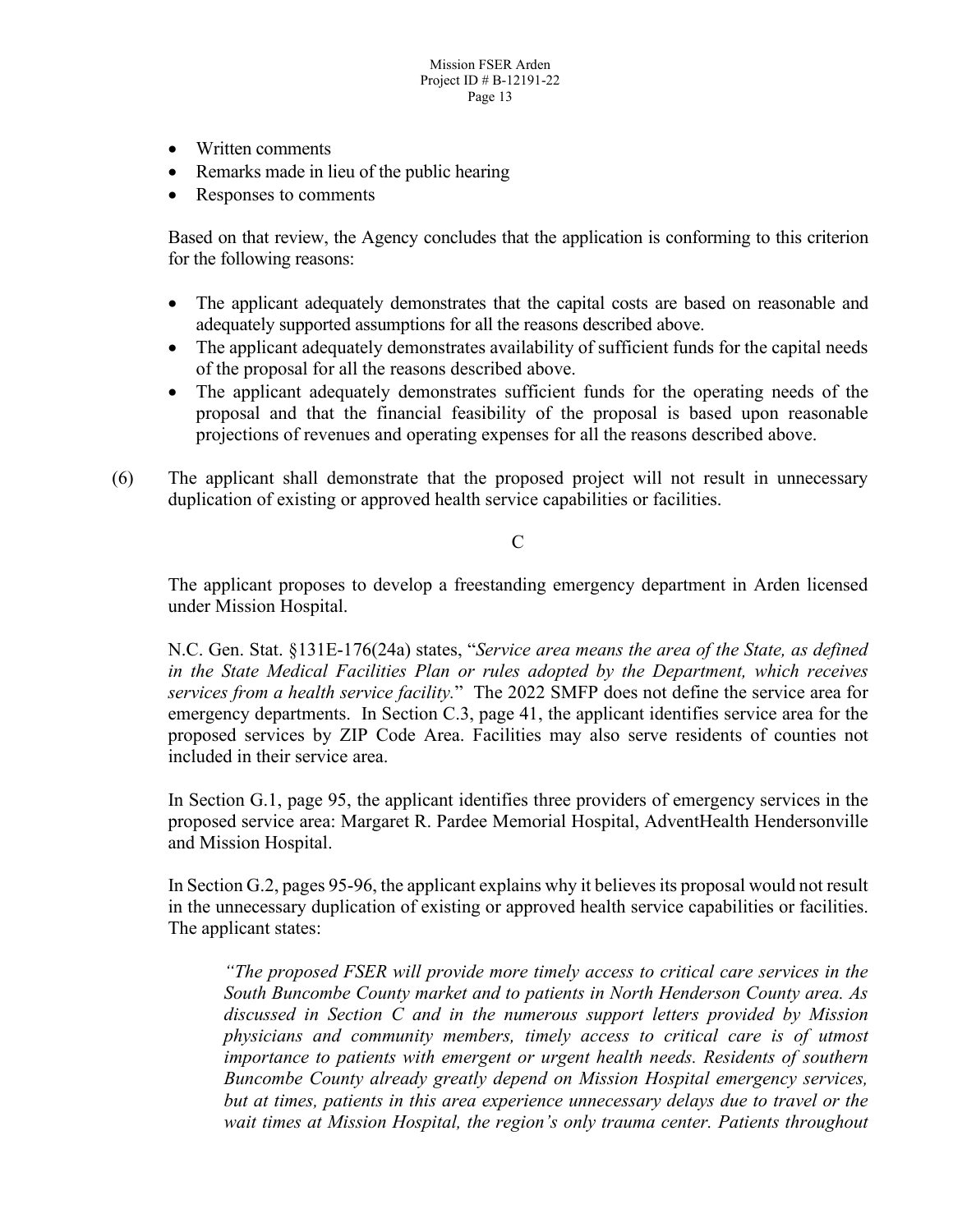*Buncombe County and northern Henderson County will realize two-fold benefits from the proposed FSER through greater access to care for lower acuity emergency care needs as well as more stream-lined higher acuity care at Mission Hospital.*

*In terms of considering adverse impact, it is important to note that Mission Hospital is the only acute care hospital in Buncombe County and that the proposed FSER in Buncombe County is planned to directly impact and address the need for additional capacity needs at Mission Hospital as well as improving geographic access to ED services within Buncombe County. Moreover, Mission Hospital is the only trauma center in the region and the regional tertiary referral center. Therefore, improvements in access to Mission Hospital ED services will specifically improve access to trauma care for the region.*

*As demonstrated in Section C, there has historically been significant growth in service area ED utilization. After rebounding from COVID-19, this trend is expected to continue based on population growth and aging. As such, any small shift in market share projected in this application is merely the result of competition and is more than offset by the projected growth in service area demand for ED services. Development of the Mission FSER will not preclude the any hospitals in the service area from continuing to experience incremental growth in ED patients, volumes or market share. Finally, any impact or competition potentially claimed by Mission's competitors from non-CON reviewable services such as CT scanners, physicians' offices and urgent care centers is not relevant for consideration regarding Mission's proposed FSER."*

The applicant adequately demonstrates that the proposal would not result in an unnecessary duplication of existing or approved services in the service area based on the following:

- There are no other freestanding emergency departments in the proposed service area.
- The applicant adequately demonstrates that the proposed freestanding emergency department is needed in addition to the existing or approved providers of emergency services in the service area.

# **Conclusion**

The Agency reviewed the:

- Application
- Exhibits to the application
- Written comments
- Remarks made in lieu of the public hearing
- Responses to comments

Based on that review, the Agency concludes that the application is conforming to this criterion for all the reasons described above.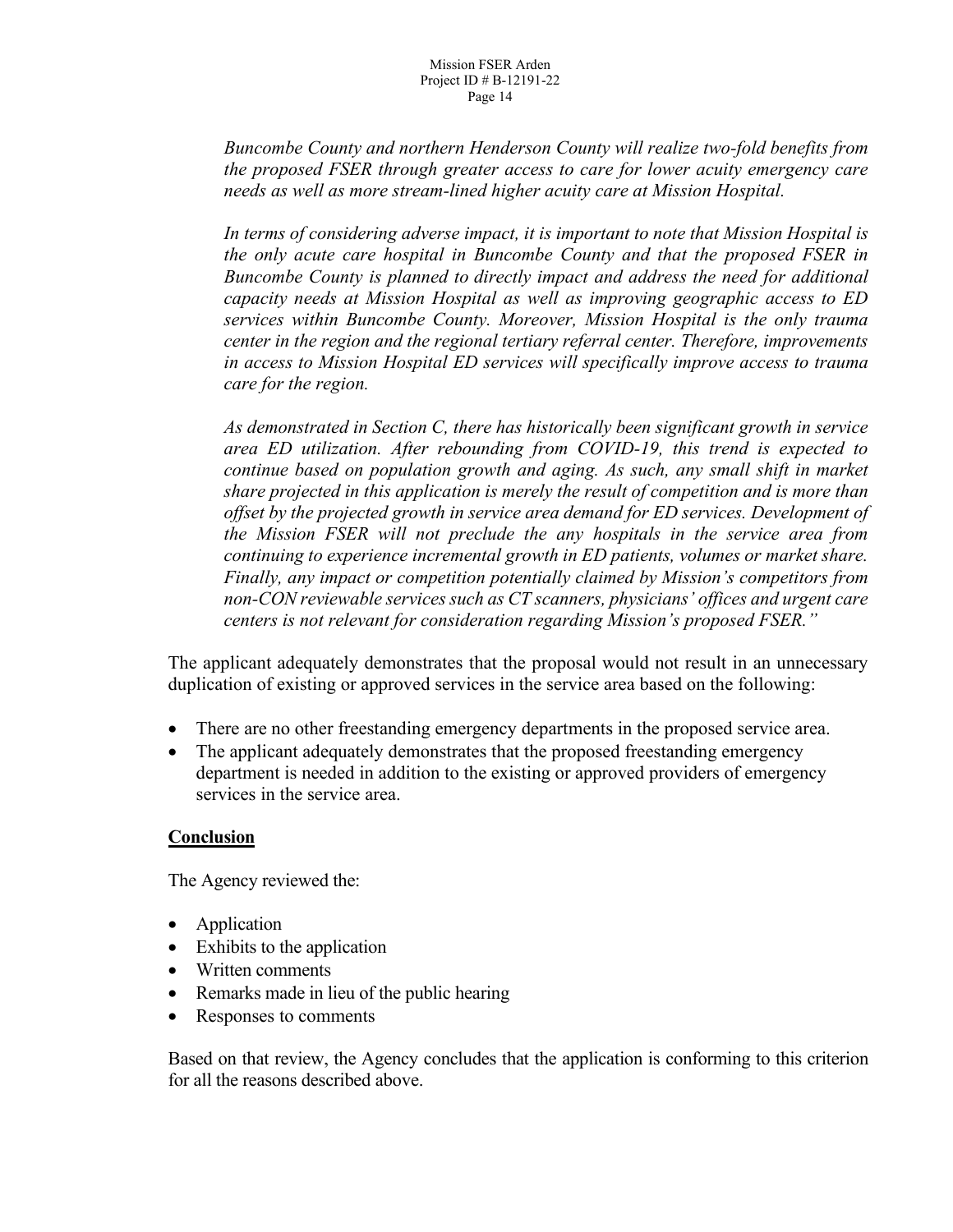(7) The applicant shall show evidence of the availability of resources, including health manpower and management personnel, for the provision of the services proposed to be provided.

C

The applicant proposes to develop a freestanding emergency department in Arden licensed under Mission Hospital.

In Section Q, Form H Staffing, the applicant provides projected full-time equivalent (FTE) staffing for the proposed services, as illustrated in the following table.

| <b>Position</b>                 | <b>Projected FTE Positions</b><br>3rd Full FY<br><b>CY2027</b> |
|---------------------------------|----------------------------------------------------------------|
| Manager                         | 1.0                                                            |
| <b>Registered Nurses</b>        | 9.0                                                            |
| <b>Patient Care Technicians</b> | 4.2                                                            |
| Housekeeping                    | 2.8                                                            |
| Maintenance                     | 0.5                                                            |
| Laboratory Technicians          | 4.2                                                            |
| <b>Pharmacy Technicians</b>     | 0.5                                                            |
| Ultrasound                      | 2.1                                                            |
| Imaging (Dual Modality CT/Dx)   | 4.2                                                            |
| TOTAL                           | 28.5                                                           |

**Source:** Section Q, Form H

The assumptions and methodology used to project staffing are provided in Section Q. Adequate operating expenses for the health manpower and management positions proposed by the applicant are budgeted in Section Q, Form F.3b. In Section H.2 and H.3, pages 97-98, the applicant describes the methods to be used to recruit or fill new positions and its proposed training and continuing education programs.

The applicant adequately demonstrates the availability of sufficient health manpower and management personnel to provide the proposed services based on the information provided in Section H, pages 97-98 of the application, and reference exhibits.

# **Conclusion**

- Application
- Exhibits to the application
- Written comments
- Remarks made in lieu of the public hearing
- Responses to comments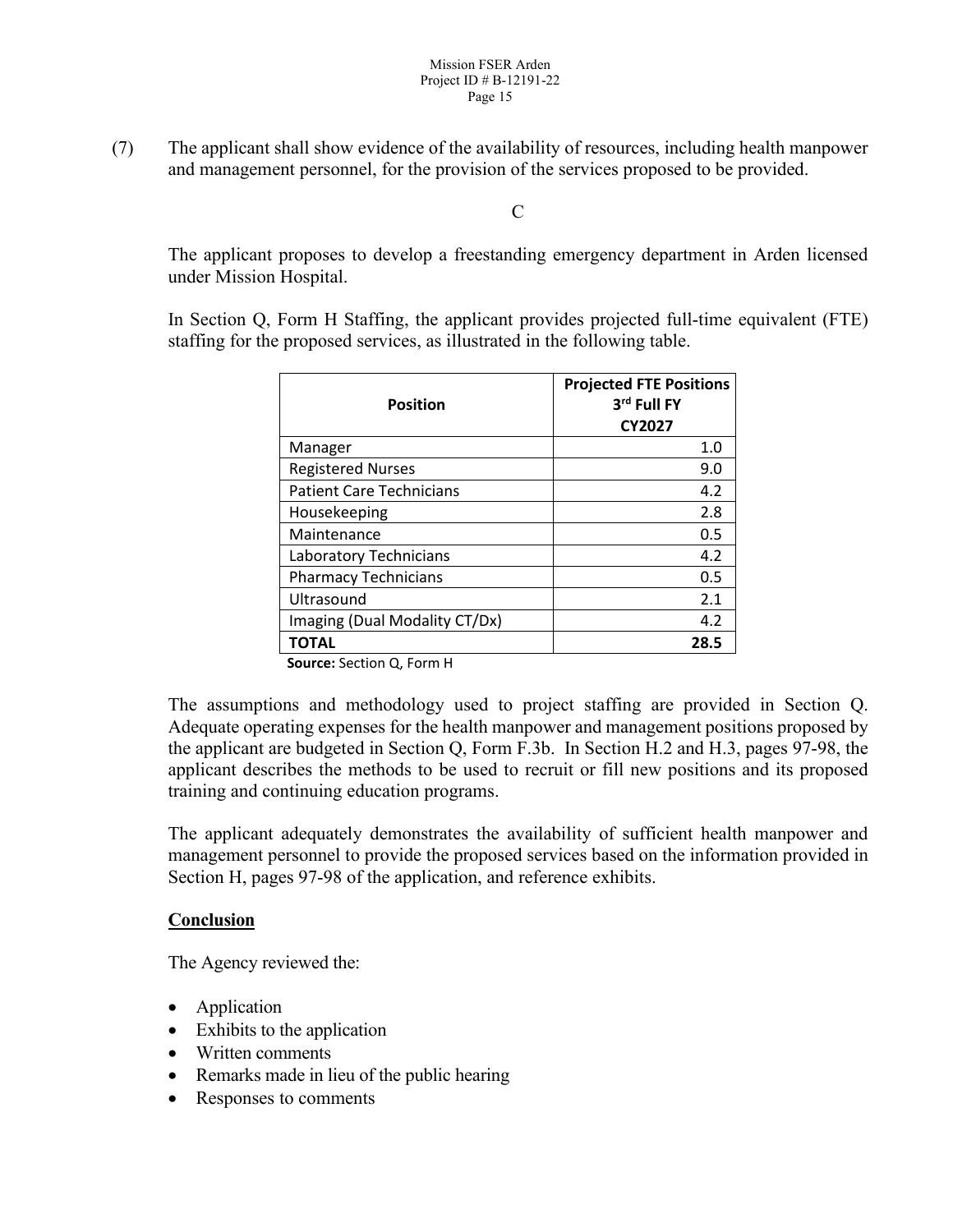Based on that review, the Agency concludes that the application is conforming to this criterion for all the reasons described above.

(8) The applicant shall demonstrate that the provider of the proposed services will make available, or otherwise make arrangements for, the provision of the necessary ancillary and support services. The applicant shall also demonstrate that the proposed service will be coordinated with the existing health care system.

 $\mathcal{C}$ 

The applicant proposes to develop a freestanding emergency department in Arden licensed under Mission Hospital.

## **Ancillary and Support Services**

In I.1, the applicant identifies the necessary ancillary and support services for the proposed services. On pages 99-100, the applicant explains how each ancillary and support service is or will be made available. The applicant adequately demonstrates that the necessary ancillary and support services will be made available.

# **Coordination**

In Section I.2, pages 100-101, the applicant describes its relationships with other local health care and social service providers. The applicant adequately demonstrates that the proposed services will be coordinated with the existing health care system based on the information provided in Section I.2.

# **Conclusion**

The Agency reviewed the:

- Application
- Exhibits to the application
- Written comments
- Remarks made in lieu of the public hearing
- Responses to comments

Based on that review, the Agency concludes that the application is conforming to this criterion for all the reasons described above.

(9) An applicant proposing to provide a substantial portion of the project's services to individuals not residing in the health service area in which the project is located, or in adjacent health service areas, shall document the special needs and circumstances that warrant service to these individuals.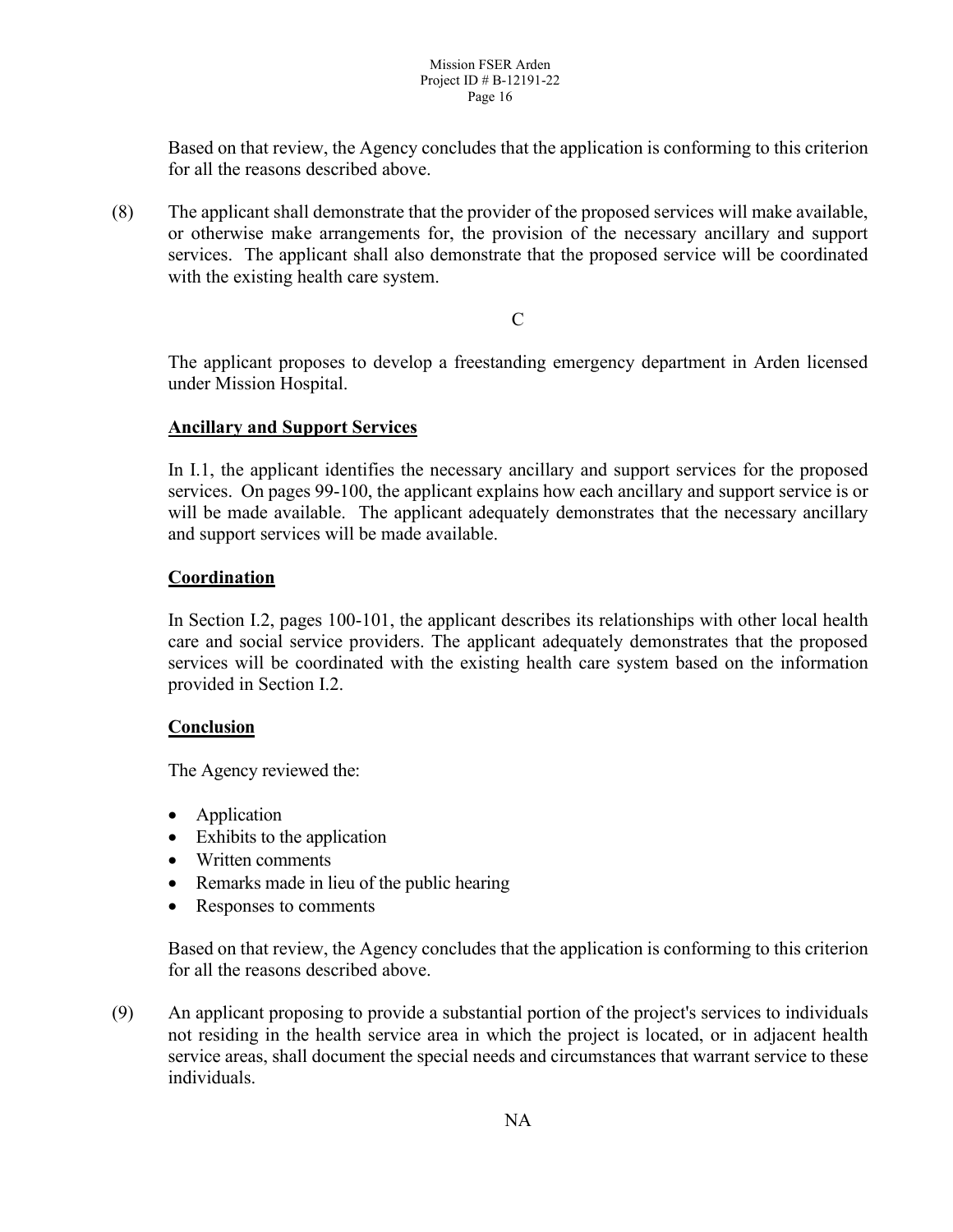The applicant does not project to provide the proposed services to a substantial number of persons residing in Health Service Areas (HSAs) that are not adjacent to the HSA in which the services will be offered. Furthermore, the applicant does not project to provide the proposed services to a substantial number of persons residing in other states that are not adjacent to the North Carolina county in which the services will be offered.

- (10) When applicable, the applicant shall show that the special needs of health maintenance organizations will be fulfilled by the project. Specifically, the applicant shall show that the project accommodates: (a) The needs of enrolled members and reasonably anticipated new members of the HMO for the health service to be provided by the organization; and (b) The availability of new health services from non-HMO providers or other HMOs in a reasonable and cost-effective manner which is consistent with the basic method of operation of the HMO. In assessing the availability of these health services from these providers, the applicant shall consider only whether the services from these providers:
	- (i) would be available under a contract of at least 5 years duration;
	- (ii) would be available and conveniently accessible through physicians and other health professionals associated with the HMO;
	- (iii) would cost no more than if the services were provided by the HMO; and
	- (iv) would be available in a manner which is administratively feasible to the HMO.

#### NA

The applicant is not an HMO. Therefore, Criterion (10) is not applicable to this review.

- (11) Repealed effective July 1, 1987.
- (12) Applications involving construction shall demonstrate that the cost, design, and means of construction proposed represent the most reasonable alternative, and that the construction project will not unduly increase the costs of providing health services by the person proposing the construction project or the costs and charges to the public of providing health services by other persons, and that applicable energy saving features have been incorporated into the construction plans.

#### $\mathcal{C}$

The applicant proposes to develop a freestanding emergency department in Arden licensed under Mission Hospital.

In Section K.2, the applicant states that the project involves construction of 10,860 square feet of space in a new single-story building to be located at 2512 Hendersonville Road in Arden (Buncombe County). Line drawings are provided in Exhibit K-1.

In Section K.4, pages 105-106, the applicant identifies the proposed site and provides information about the current owner, zoning and special use permits for the site, and the availability of water, sewer and waste disposal and power at the site. Supporting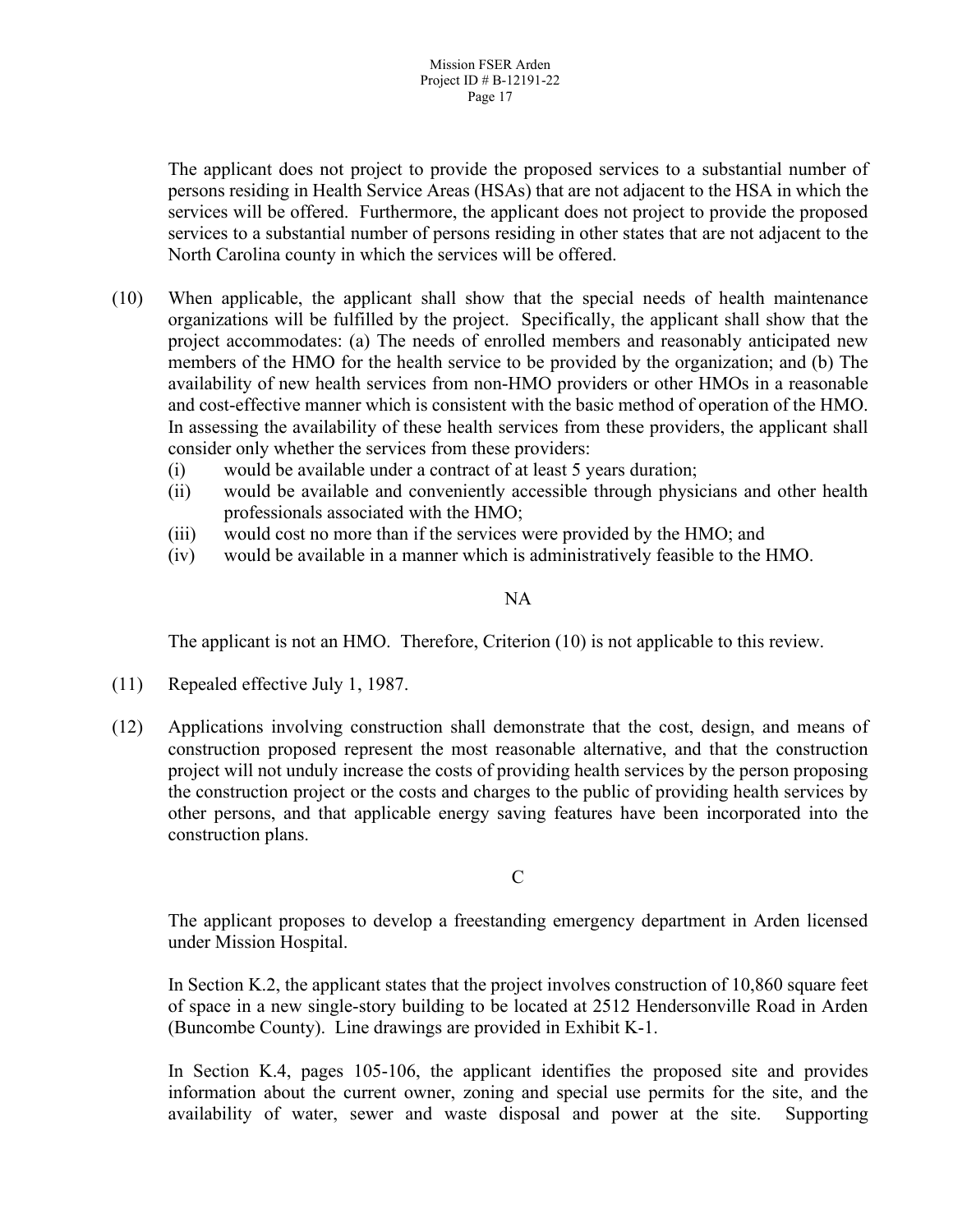documentation is provided in Exhibit K-4. The site is suitable for the proposed project based on the applicant's representations and supporting documentation.

In Section K.3, page 103, the applicant adequately explains how the cost, design and means of construction represent the most reasonable alternative for the proposal. The applicant states,

*"The emergency room has been carefully planned to provide efficient, economical, and patient-centered care. This option will deliver quality care for patients in the Arden area. The facility will be developed from a prototypical design, which has been tested and fine-tuned to meet the needs of ER patients and staff. The design incorporates current codes and FGI requirements."*

In Section K.3, page 104, the applicant adequately explains why the proposal will not unduly increase the costs to the applicant of providing the proposed services or the costs and charges to the public for the proposed services. The applicant states,

*"This project offers emergency care for patients south of Asheville, in a location that is convenient and accessible. Patient care will not be unduly impacted by the cost of construction because the design incorporates cost-saving solutions. Further, patients will be charged similar rates to the current main Mission ED, but will benefit from the closer proximity to home and will not need to have the burden of cost associated with travel to Mission Hospital."*

In Section K.3, page 104, and Exhibit K-3, the applicant identifies any applicable energy saving features that will be incorporated into the construction plans.

# **Conclusion**

The Agency reviewed the:

- Application
- Exhibits to the application
- Written comments
- Remarks made in lieu of the public hearing
- Responses to comments

Based on that review, the Agency concludes that the application is conforming to this criterion for all the reasons described above.

(13) The applicant shall demonstrate the contribution of the proposed service in meeting the healthrelated needs of the elderly and of members of medically underserved groups, such as medically indigent or low income persons, Medicaid and Medicare recipients, racial and ethnic minorities, women, and … persons [with disabilities], which have traditionally experienced difficulties in obtaining equal access to the proposed services, particularly those needs identified in the State Health Plan as deserving of priority. For the purpose of determining the extent to which the proposed service will be accessible, the applicant shall show: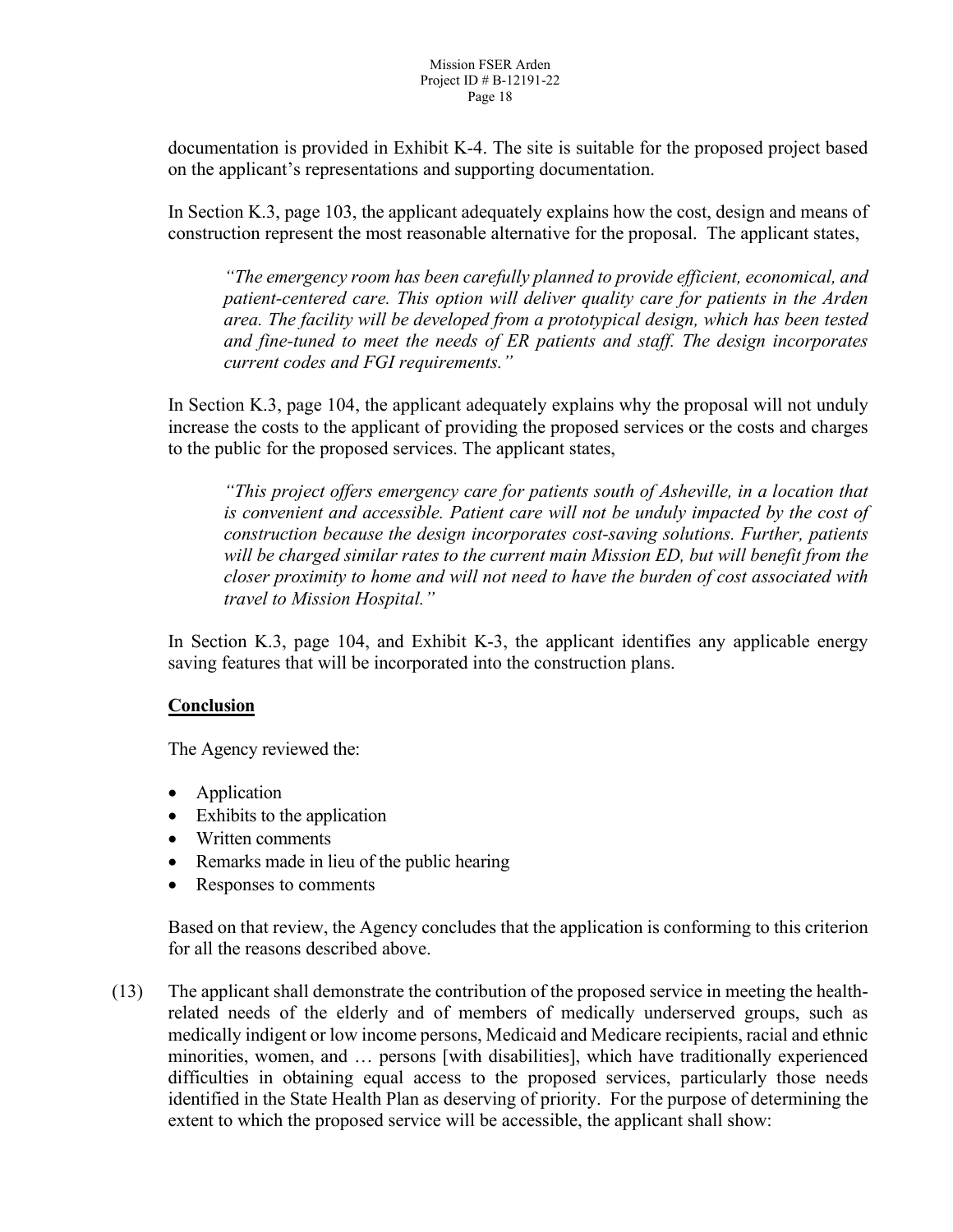(a) The extent to which medically underserved populations currently use the applicant's existing services in comparison to the percentage of the population in the applicant's service area which is medically underserved;

 $\mathbf C$ 

In Section L, page 108, the applicant provides the historical payor mix for CY2021 for the Mission Hospital emergency department, as shown in the table below.

| <b>Payor Category</b>                        | <b>Mission Hospital ED</b><br><b>Percent of Total Patients Served</b> |
|----------------------------------------------|-----------------------------------------------------------------------|
| Self-Pay                                     | 11.8%                                                                 |
| <b>Charity Care</b>                          | 4.1%                                                                  |
| Medicare*                                    | 32.5%                                                                 |
| Medicaid*                                    | 22.2%                                                                 |
| Insurance*                                   | 22.1%                                                                 |
| <b>Workers Compensation</b>                  | 0.6%                                                                  |
| <b>TRICARE</b>                               | 0.4%                                                                  |
| Other (Commercial, Federal, State)           | 6.2%                                                                  |
| <b>Total</b>                                 | 100.0%                                                                |
| Source: Table on nage 109 of the application |                                                                       |

Source: Table on page 108 of the application

\*Including any managed care plans

In Section L, page 109, the applicant provides the following comparison for Mission Hospital ED and its western North Carolina service area.

|                                     | <b>Percentage of Total Patients</b>   | Percentage of the   |
|-------------------------------------|---------------------------------------|---------------------|
|                                     | Served by the Facility or             | Population in the   |
|                                     | <b>Campus during the Last Full FY</b> | <b>Service Area</b> |
| Female                              | 54.1%                                 | 51.3%               |
| Male                                | 45.8%                                 | 48.7%               |
| Unknown                             | 0.1%                                  | 0.0%                |
| 64 and Younger                      | 72.7%                                 | 75.3%               |
| 65 and Older                        | 27.3%                                 | 24.7%               |
| American Indian                     | 1.0%                                  | 1.4%                |
| Asian                               | <b>NA</b>                             | 1.3%                |
| <b>Black or African-American</b>    | 10.8%                                 | 4.4%                |
| Native Hawaiian or Pacific Islander | 0.7%                                  | 0.1%                |
| White or Caucasian                  | 85.1%                                 | 87.4%               |
| Other Race                          | 0.2%                                  | 5.5%                |
| Declined / Unavailable              | 2.2%                                  | 0.0%                |

- Application
- Exhibits to the application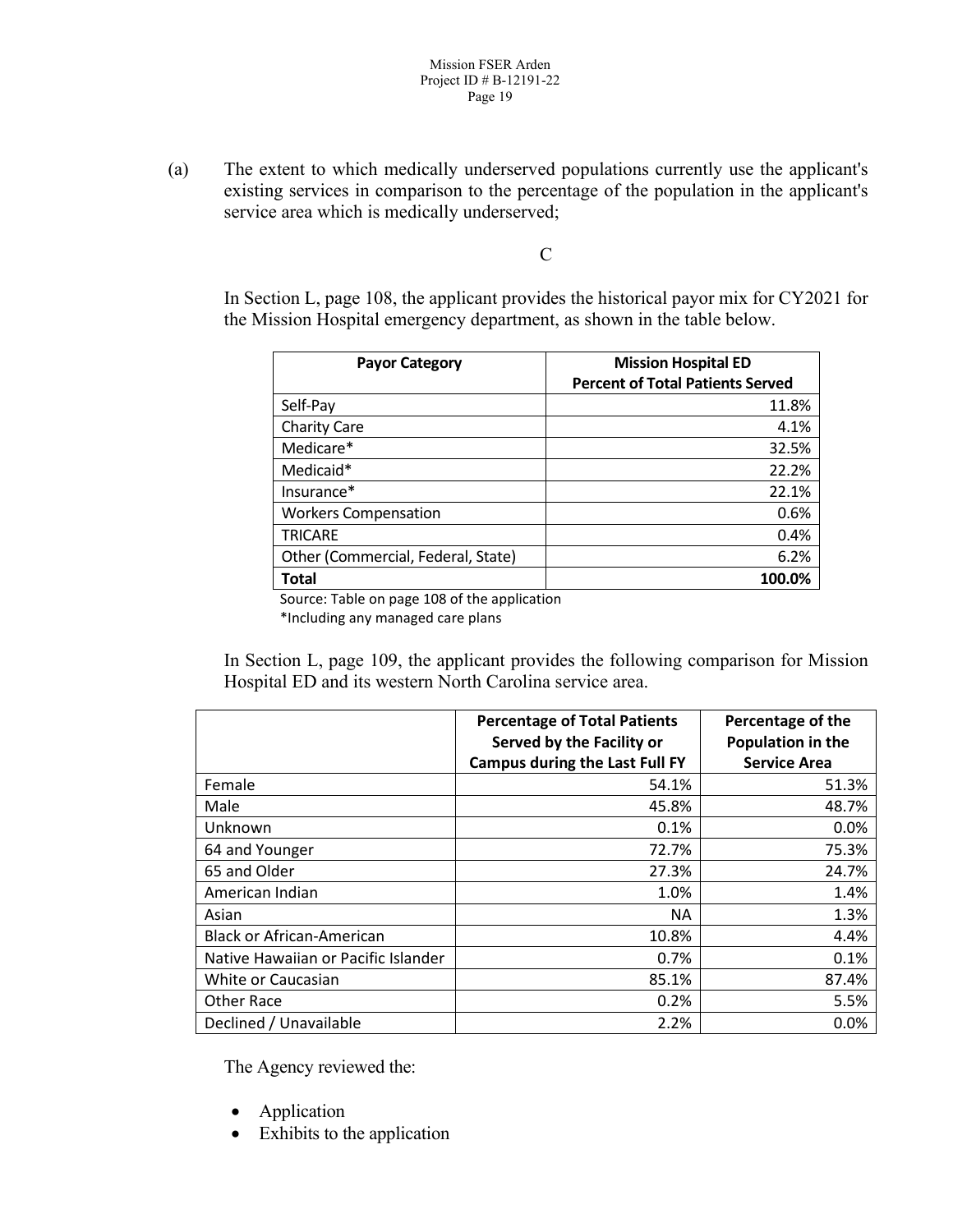- Written comments
- Remarks made in lieu of the public hearing
- Responses to comments

Based on that review, the Agency concludes that the applicant adequately documents the extent to which medically underserved populations currently use the applicant's existing services in comparison to the percentage of the population in the applicant's service area which is medically underserved. Therefore, the application is conforming to this criterion.

(b) Its past performance in meeting its obligation, if any, under any applicable regulations requiring provision of uncompensated care, community service, or access by minorities and … persons [with disabilities] to programs receiving federal assistance, including the existence of any civil rights access complaints against the applicant;

C

Regarding any obligation to provide uncompensated care, community service, or access by minorities and persons with disabilities, in Section L, pages 110-111, the applicant states that Mission is not obligated under any applicable federal regulations to provide uncompensated care, community service, or access by minorities and handicapped persons. The applicant states that Mission Hospital and the proposed freestanding ED will serve any Medicaid/Medicaid HMO, charity, and uninsured patients who require health care services, and will provide services regardless of age, gender, disability, race, color, ancestry, citizenship, religion, pregnancy, sexual orientation, gender identity or expression, national origin, medical condition, marital status, veteran status, or payment source or ability.

In Section L, page 112, the applicant states that, during the 18 months immediately preceding the application, no patient civil rights access complaints have been filed against MH Mission Hospital, LLLP facilities located in North Carolina.

#### **Conclusion**

The Agency reviewed the:

- Application
- Exhibits to the application
- Written comments
- Remarks made in lieu of the public hearing
- Responses to comments

Based on that review, the Agency concludes that the application is conforming to this criterion.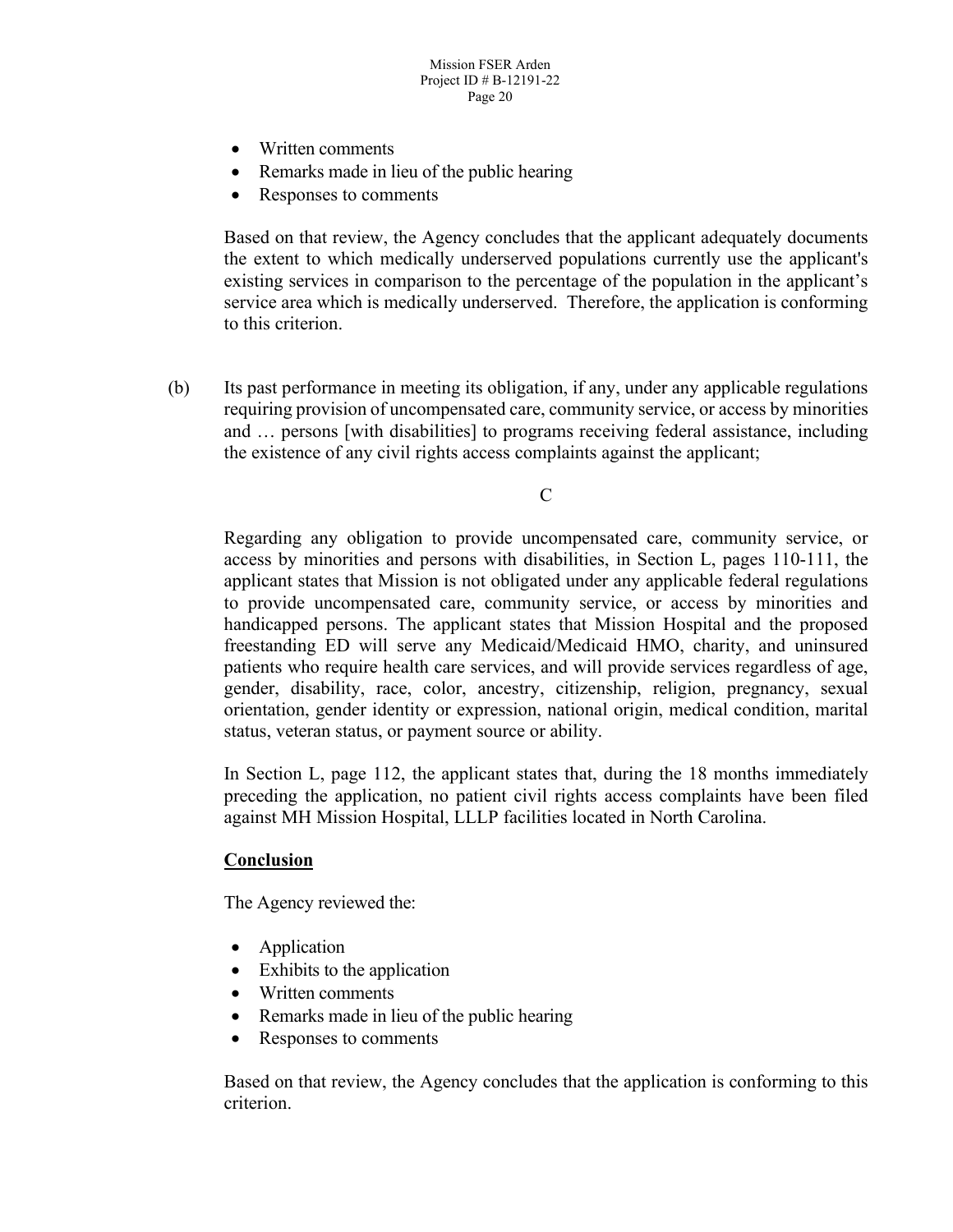(c) That the elderly and the medically underserved groups identified in this subdivision will be served by the applicant's proposed services and the extent to which each of these groups is expected to utilize the proposed services; and

C

In Section L, page 112, the applicant projects the following payor mix for the proposed services during the third full fiscal year of operation following completion of the project, as shown in the table below.

| <b>Payor Category</b>              | <b>Mission FSER Arden</b><br><b>Percent of Total Patients Served</b><br><b>CY2027</b> |
|------------------------------------|---------------------------------------------------------------------------------------|
| Self-Pay                           | 13.3%                                                                                 |
| <b>Charity Care</b>                | 3.8%                                                                                  |
| Medicare*                          | 28.0%                                                                                 |
| Medicaid*                          | 24.9%                                                                                 |
| Insurance*                         | 23.1%                                                                                 |
| <b>Workers Compensation</b>        | 0.7%                                                                                  |
| <b>TRICARE</b>                     | 0.3%                                                                                  |
| Other (Commercial, Federal, State) | 6.0%                                                                                  |
| <b>Total</b>                       | 100.0%                                                                                |

Source: Table on page 112 of the application

\*Including any managed care plans

As shown in the table above, during the third full fiscal year of operation, the applicant projects that 13.3% of ED services at the Mission FSER in Arden will be provided to self-pay patients, 3.8% to charity care patients, 28% to Medicare patients and 24.9% to Medicaid patients.

On page 113, the applicant provides the assumptions and methodology used to project payor mix during the third full fiscal year of operation following completion of the project. The projected payor mix is reasonable and adequately supported because it is based on the historical payor mix for Mission Hospital ED patients from the proposed service area during CY2021.

The Agency reviewed the:

- Application
- Exhibits to the application
- Written comments
- Remarks made in lieu of the public hearing
- Responses to comments

Based on that review, the Agency concludes that the application is conforming to this criterion based on the reasons stated above.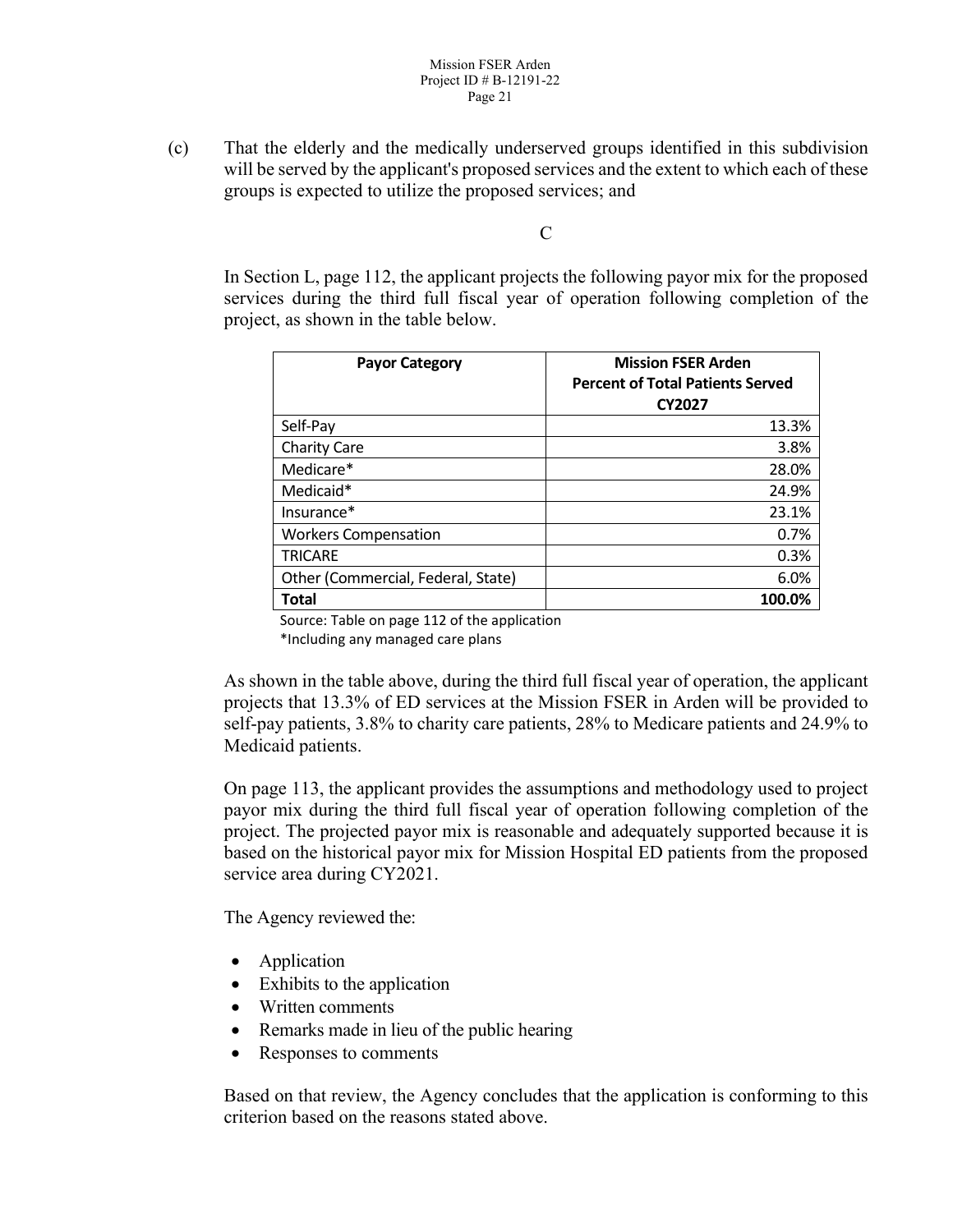(d) That the applicant offers a range of means by which a person will have access to its services. Examples of a range of means are outpatient services, admission by house staff, and admission by personal physicians.

 $\mathcal{C}$ 

In Section L, page 114, the applicant adequately describes the range of means by which patients will have access to the proposed services.

The Agency reviewed the:

- Application
- Exhibits to the application
- Written comments
- Remarks made in lieu of the public hearing
- Responses to comments

Based on that review, the Agency concludes that the application is conforming to this criterion.

(14) The applicant shall demonstrate that the proposed health services accommodate the clinical needs of health professional training programs in the area, as applicable.

C

The applicant proposes to develop a freestanding emergency department in Arden licensed under Mission Hospital.

In Section M, the applicant describes the extent to which health professional training programs in the area have access to the facility for training purposes and provides supporting documentation in Exhibit M-1. The applicant adequately demonstrates that health professional training programs in the area have access to the facility for training purposes based on the documentation provided in Section M.1, pages 116-117, and referenced exhibits.

#### **Conclusion**

- Application
- Exhibits to the application
- Written comments
- Remarks made in lieu of the public hearing
- Responses to comments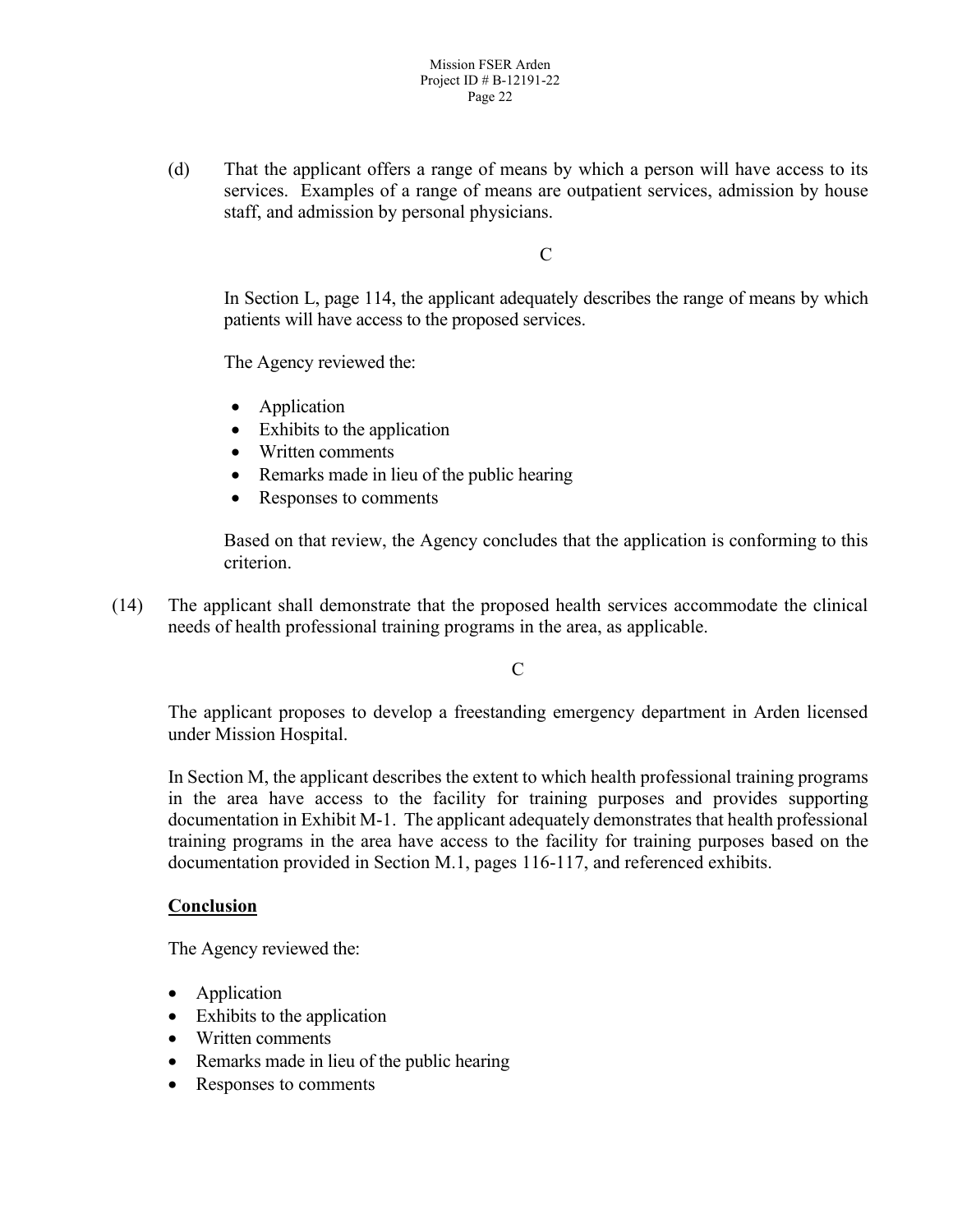Based on that review, the Agency concludes that the application is conforming to this criterion for all the reasons described above.

- (15) Repealed effective July 1, 1987.
- (16) Repealed effective July 1, 1987.
- (17) Repealed effective July 1, 1987.
- (18) Repealed effective July 1, 1987.
- (18a) The applicant shall demonstrate the expected effects of the proposed services on competition in the proposed service area, including how any enhanced competition will have a positive impact upon the cost effectiveness, quality, and access to the services proposed; and in the case of applications for services where competition between providers will not have a favorable impact on cost-effectiveness, quality, and access to the services proposed, the applicant shall demonstrate that its application is for a service on which competition will not have a favorable impact.

 $\mathcal{C}$ 

The applicant proposes to develop a freestanding emergency department in Arden licensed under Mission Hospital.

N.C. Gen. Stat. §131E-176(24a) states, "*Service area means the area of the State, as defined in the State Medical Facilities Plan or rules adopted by the Department, which receives services from a health service facility.*"The 2022 SMFP does not define the service area for emergency departments. In Section C.3, page 41, the applicant identifies service area for the proposed services by ZIP Code Area. Facilities may also serve residents of counties not included in their service area.

In Section G.1, page 95, the applicant identifies three providers of emergency services in the proposed service area: Margaret R. Pardee Memorial Hospital, AdventHealth Hendersonville and Mission Hospital.

Regarding the expected effects of the proposal on competition in the service area, in Section N, page 118, the applicant states,

*"The proposed project will enhance competition in the area because it will promote increased access to emergency services, enhance quality of emergency services, and promote efficiency, which is an important contributor to cost effectiveness. The proposed project will expand Mission's capacity to provide emergency services to area residents who choose Mission Hospital as their provider of care, ensuring access to personal medical records, supporting ease of follow up treatments and ultimately enhancing continuity of care."*

Regarding the impact of the proposal on cost effectiveness, in Section N, pages 118-119, the applicant states,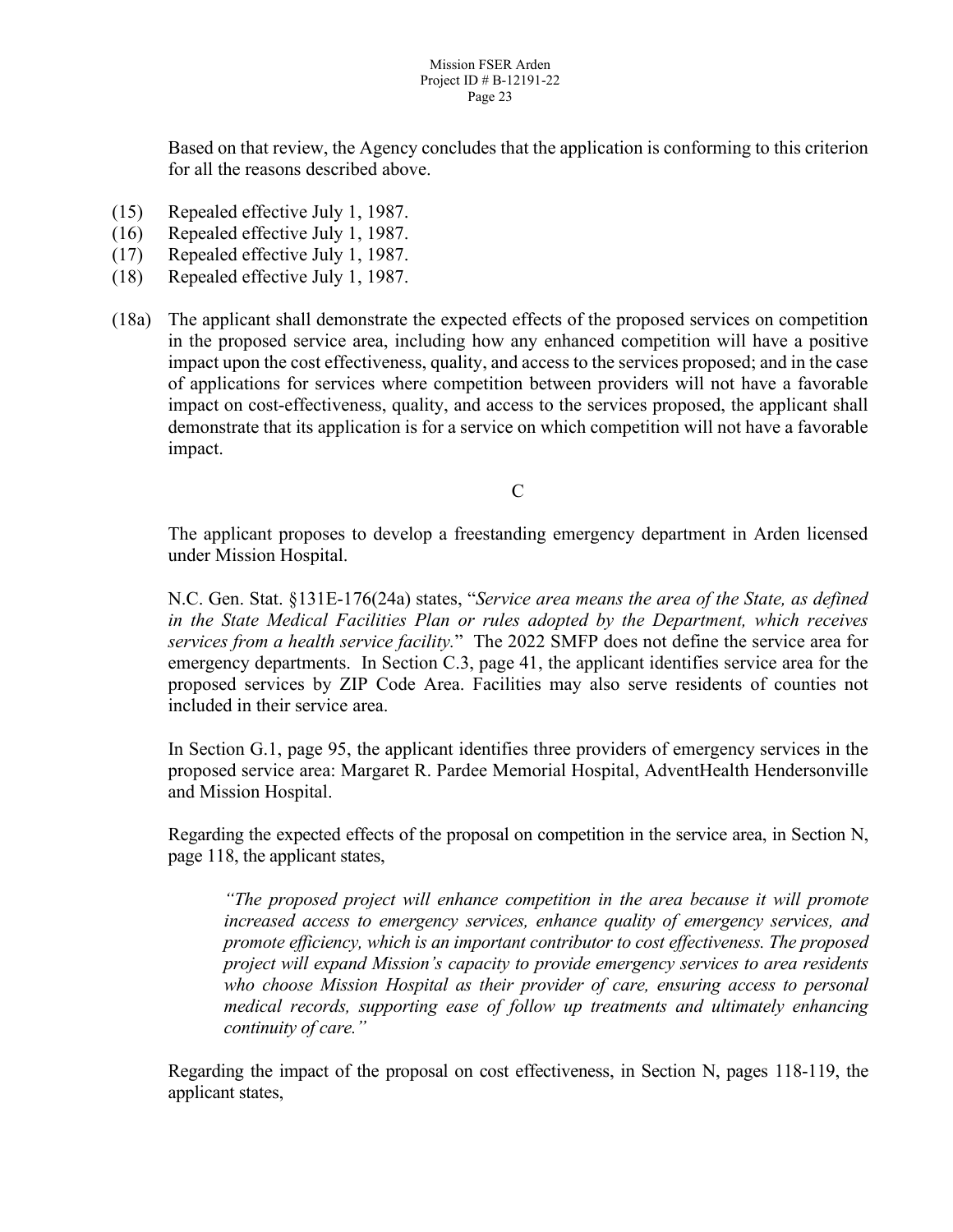*"In addition, area residents and employers will realize the added efficiencies of a satellite emergency department, such as reduced wait times for emergency care, faster treatment, and faster turnaround time-- all factors that contribute to cost effectiveness by reducing time away from work and home. This increased efficiency is possible in free-standing emergency departments because they do not shoulder the same burden of multiple roles that emergency departments on main hospital campuses do."*

See also Sections C, F, and Q of the application and any exhibits.

Regarding the impact of the proposal on quality, in Section N, page 119, the applicant states,

*"Mission Hospital is dedicated to ensuring quality care and patient safety. Every year, Mission receives recognition by accrediting bodies and ranking organizations for outstanding performance in various clinical metrics. As a department of Mission Hospital and a satellite location for Mission's Emergency Department, the FSER will adopt and adhere to the same high standards and quality of care. Mission Hospital, as an HCA affiliate, has access to the experience of the largest provider of FSER services in the country and the policies, procedures, and protocols used by these affiliate facilities. It will also provide services according to licensure and certification standards."*

See also Sections C and O of the application and any exhibits.

Regarding the impact of the proposal on access by medically underserved groups, in Section N, page 119, the applicant states,

*"Mission Hospital's Emergency Department does not turn patients away when they require emergent care regardless of ability to pay. These same policies will be implemented at the FSER. The proposed satellite location will allow Mission the flexibility to meet current and future demands for emergency services in the region. It will also ensure that residents of the health service area have timely access to high quality, affordable care close to home during an emergency. More specifically, as demonstrated in the tables in Section L.4a and L.4b, the proposed FSER will serve Charity Care, Medicare, and Medicaid patients, as well as patients who need services at reduced cost- just as Mission Hospital does today."*

See also Section L and C of the application and any exhibits.

The applicant adequately describes the expected effects of the proposed services on competition in the service area and adequately demonstrates the proposal would have a positive impact on cost-effectiveness, quality, and access because the applicant adequately demonstrates that:

- 1) The proposal is cost effective because the applicant adequately demonstrated: a) the need the population to be served has for the proposal; b) that the proposal would not result in an unnecessary duplication of existing and approved health services; and c) that projected revenues and operating costs are reasonable.
- 2) Quality care would be provided based on the applicant's representations about how it ensures the quality of the proposed services.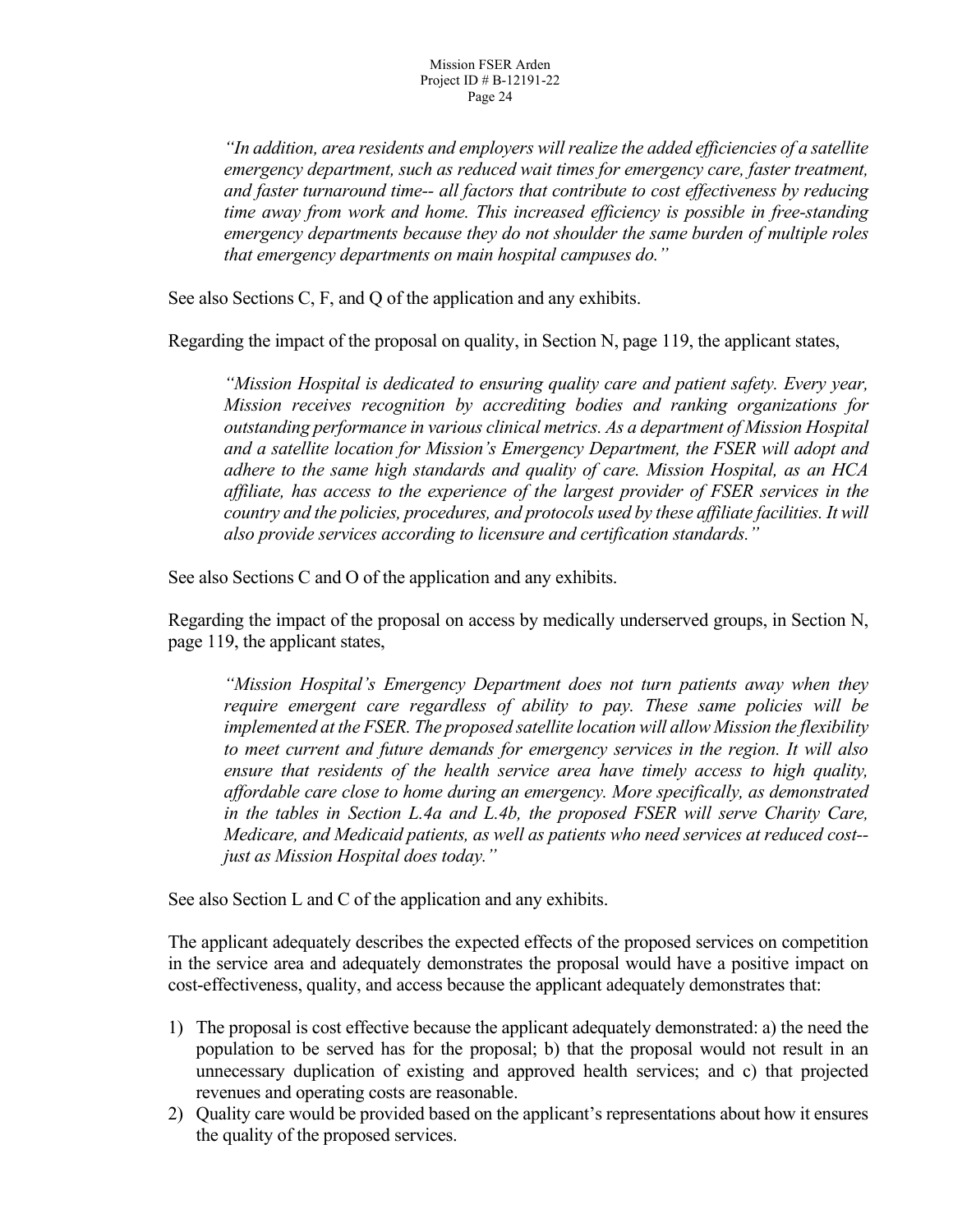3) Medically underserved groups will have access to the proposed services based on the applicant's representations about access by medically underserved groups and the projected payor mix.

## **Conclusion**

The Agency reviewed the:

- Application
- Exhibits to the application
- Written comments
- Remarks made in lieu of the public hearing
- Responses to comments

Based on that review, the Agency concludes that the application is conforming to this criterion based on all the reasons described above.

- (19) Repealed effective July 1, 1987.
- (20) An applicant already involved in the provision of health services shall provide evidence that quality care has been provided in the past.

#### C

In Section Q Form O, the applicant identifies six hospitals located in North Carolina owned, operated or managed by the applicant or a related entity.

In Section O, pages 123-125, the applicant states that, during the 18 months immediately preceding the submittal of the application, there has been a finding of immediate jeopardy involving one patient at Mission Hospital, and a second patient at Mission Hospital and Asheville Surgery Center. The applicant states that the plans of correction have been implemented and accepted by DHSR, and the immediate jeopardy citations have been lifted in both cases. According to the files in the Acute and Home Care Licensure and Certification Section, DHSR, during the 18 months immediately preceding submission of the application through the date of this decision, two incidents related to quality of care occurred in one of these facilities. According to the files the Acute and Home Care Licensure and Certification Section, both deficiencies were corrected and the facilities are back in compliance. After reviewing and considering information provided by the applicant and by the Acute and Home Care Licensure and Certification Section and considering the quality of care provided at the six facilities, the applicant provided sufficient evidence that quality care has been provided in the past. Therefore, the application is conforming to this criterion.

(21) Repealed effective July 1, 1987.

G.S. 131E-183 (b): The Department is authorized to adopt rules for the review of particular types of applications that will be used in addition to those criteria outlined in subsection (a) of this section and